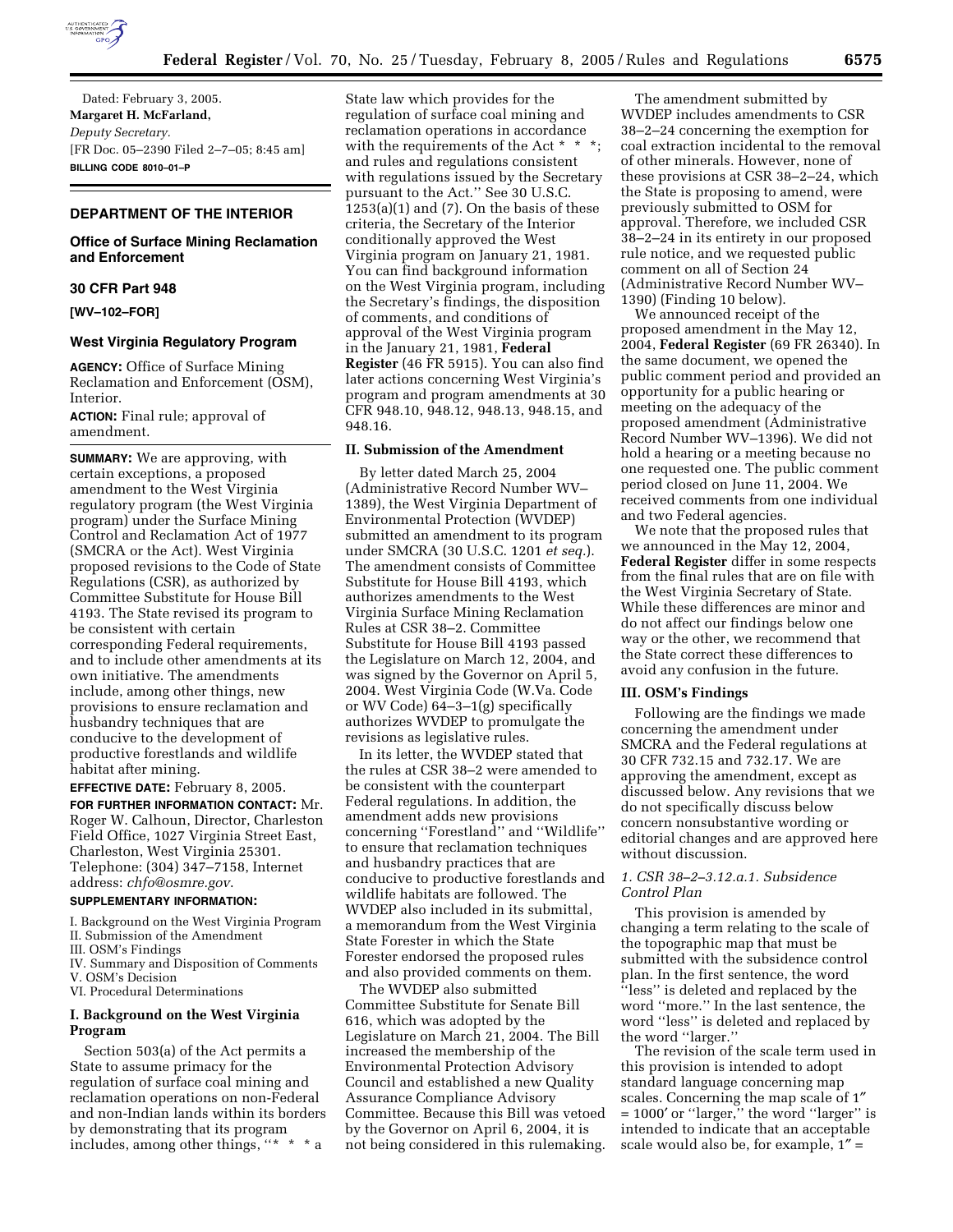$750'$  or  $1'' = 500'$ . Such larger scales, though smaller in number, would allow a map to accurately show the location of small structures such as houses, churches, community buildings, etc.

We find that the amendment to the last sentence, where the word ''less'' is deleted and replaced by the word ''larger,'' is consistent with and no less effective than the Federal regulations at 30 CFR 784.20(a)(1) concerning the map to be submitted with a pre-subsidence survey and can be approved. The amendment to the first sentence, however, contains an inadvertent error. In the first sentence, the word ''less'' is deleted and replaced by the word ''more.'' It is our understanding that the word ''more'' is intended to be ''larger,'' and the inadvertent error will be corrected in the future. Our approval of the amendments to CSR 38–2–3.12.a.1 is based upon that understanding.

We note that the amendments to this paragraph satisfy an issue in a 30 CFR part 732 notification dated June 7, 1996, that we had previously sent the State (Administrative Record Number WV– 1037(a)). The Federal regulations at 30 CFR 732.17(d) provide that OSM must notify the State of all changes in SMCRA and the Federal regulations that will require an amendment to the State program. Such letters sent by us are often referred to as ''732 letters or notifications.'' The part 732 letter issue that is being satisfied concerns the scale of the subsidence control plan map as required by the State at CSR 38–2– 3.12.a.1.

#### *2. CSR 38–2–7.6. Forest Land*

This entire subsection is new. As we stated above at Section II, Submission of the Amendment, the State is adding new provisions concerning ''Forestland'' and ''Wildlife'' to ensure that reclamation techniques and husbandry practices that are conducive to productive forestlands and wildlife habitats are followed by coal mining operators. The WVDEP also included in its submittal, a memorandum from the West Virginia State Forester in which the State Forester endorsed the proposed rules and also provided comments on them.

Trees are a renewable resource, and we believe that reforestation is a good investment, both environmentally and economically. Environmentally, trees minimize soil erosion, remove carbon dioxide from the air, provide wildlife habitat and diverse plant species, and help conserve water resources. Economically, high quality timber can offer substantial revenue for landowners and job opportunities for local residents in terms of logging, furniture making,

woodworking, etc. In addition, planting trees restores our forests, which are important recreational areas for hunting, hiking, camping and mountain biking.

For the past several years, OSM has been working with its partners in the coal mining States to identify and promote methods that would enhance postmining land use by planting more high-value hardwood trees on reclaimed coal mined lands and enhancing the survival and growth rates of those trees that are planted. To accomplish these goals, OSM conducted several outreach symposia and interactive forums with coal mining States, industry representatives, reclamation researchers and others to identify information on successful reforestation efforts and technologies. OSM has also sought to identify and remove specific impediments to tree planting and for promoting technologies with potential for enhancing reforestation efforts. Recently, to promote reforestation in the Appalachian Region, OSM and the States of Kentucky, Maryland, Ohio, Pennsylvania, Tennessee, Virginia and West Virginia have jointly started the Appalachian Regional Reforestation Initiative (ARRI) to accomplish the goals of reclaiming more active and abandoned mined lands with hardwood forests, and increasing the survival and growth rates of the planted trees.

The ARRI promotes the use of specific planting methods that increase the survival and growth rates of trees. Collectively, these methods are referred to as the forestry reclamation approach (FRA). The FRA methods focus on the following: (1) Creating a suitable rooting medium for good tree growth that is no less than four feet deep and comprised of topsoil, weathered sandstone and/or the best available material; (2) loosely grading the topsoil or topsoil substitutes to create a non-compacted growth medium; (3) use of native and noncompetitive ground covers that are compatible with growing trees; (4) planting two types of trees—early succession species for wildlife and soil stability, and commercially valuable crop trees; and (5) using proper tree planting techniques. Over the past 20 years of Federal oversight, OSM has learned that soil compaction by heavy equipment during postmining reclamation is a primary factor that inhibits vigorous tree growth. Likewise, OSM has learned that competition with ground cover vegetation also seriously inhibits successful reforestation. The FRA methods identified above clearly focus on eliminating both of these impediments to successful reforestation.

West Virginia's proposed regulations at CSR 38–2–7.6 concerning forest land postmining land use (this Finding), and CSR 38–2–7.7 concerning wildlife postmining land use (Finding 3 below) incorporate the FRA methods identified above and are intended to promote vigorous hardwood forests, while providing for wildlife habitat. In this finding and in Finding 3 below, in addition to evaluating the proposed provisions for consistency with the Federal regulations, we will also review the proposed provisions in the light of the planting methods recommended under the FRA for promoting vigorous hardwood forests.

a. 7.6.a. This subsection provides as follows:

7.6.a. The Secretary may authorize forest land as a postmining land use only if the following conditions have been met: Provided, however; this subsection only applies to AOC mining operations that propose to utilize auger, area, mountain top and contour methods of mining. Proposed underground mining, coal preparation facilities, coal refuse disposal, haulroads and their related incidental facilities are not subject to the provisions of this subsection but must comply with all other applicable sections of this rule.

New CSR 38–2–7.6.a clarifies that the forest land provisions at CSR 38–2–7.6 apply only to mining operations on lands that will be returned to their approximate original contour (AOC). Other State forestry-related provisions apply to mining operations on lands that receive a variance from the requirements to return mined lands to AOC under CSR 38–2–14.12 and W.Va. Code 22–3–13(c). Specifically, CSR 38– 2–7.4 provides the standards applicable to mountaintop removal mining operations with a variance from the requirement to return the land to AOC and that have a postmining land use of commercial forestry and forestry. We note that the proposed provision does not specifically provide that other applicable provisions of the approved surface mining program continue to apply. However, there is nothing in proposed subsection 7.6.a that supersedes or negates compliance with other applicable provisions such as with the general provisions concerning premining and postmining land use at CSR 38–2–7.1, the alternative postmining land use requirements at CSR 38–2–7.3, or with the bond release requirements at CSR 38–2–12.2. Therefore, it is our understanding that the other applicable provisions of the West Virginia program continue to apply to the extent they are consistent with promoting vigorous reforestation as stated above. While there is no specific Federal counterpart to proposed CSR 38–2–7.6.a, we find that this provision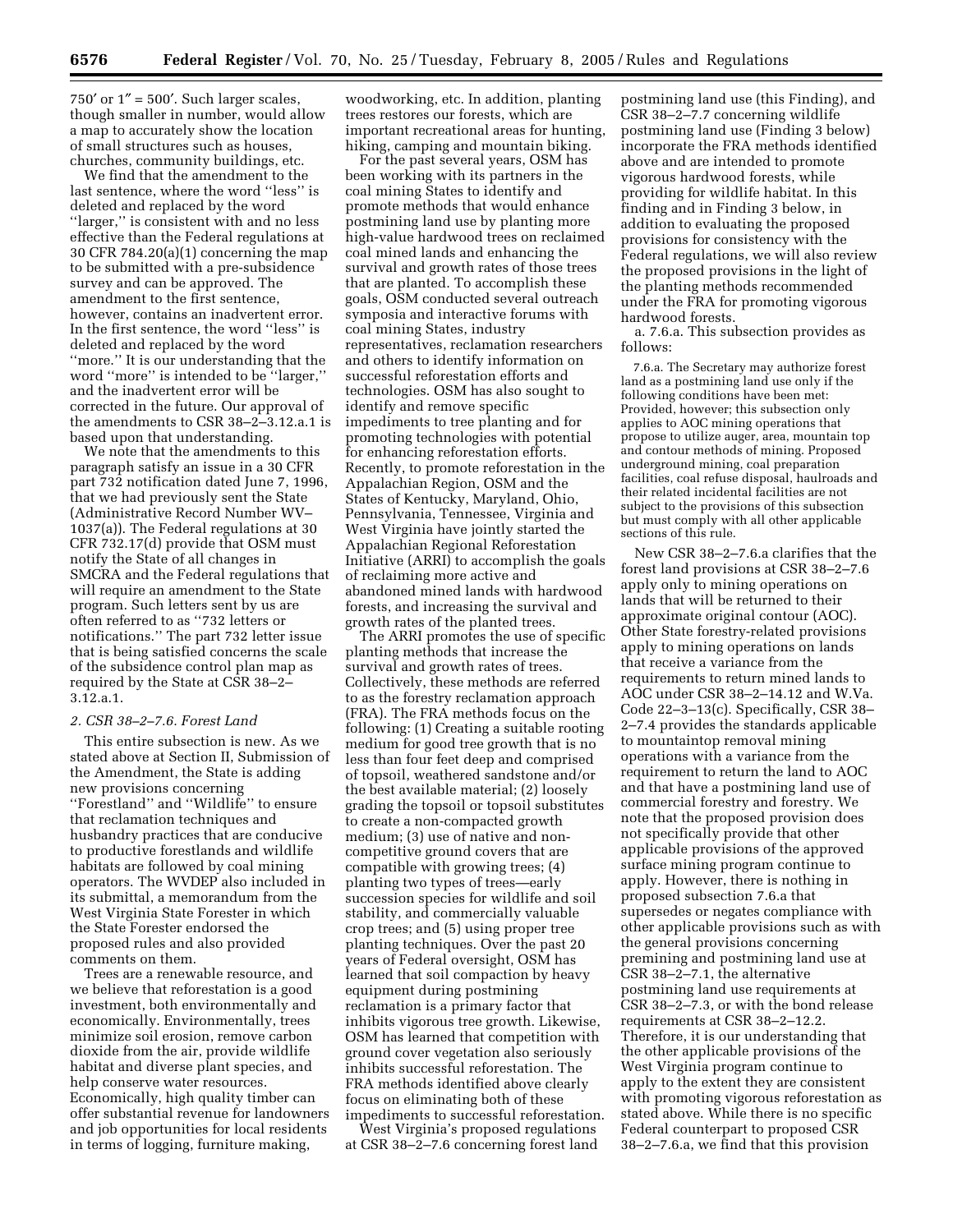is not inconsistent with the Federal regulations at 30 CFR 780.23 concerning reclamation plans and postmining land use information and can be approved. Our approval of this provision is based upon our understanding noted above.

b. 7.6.b. Planting Plan. Subsection 7.6.b. contains requirements concerning the development, contents, and review of the planting plan. Subsection 7.6.b. contains the following requirements.

7.6.b.1.A. West Virginia registered professional forester shall develop a planting plan for the permitted area that meets the requirements of the West Virginia Surface Coal Mining and Reclamation Act. This plan shall be made a part of the mining permit application. The plans shall be in sufficient detail to demonstrate that the requirements of forestland use can be met. The minimum contents of the plan shall be as follows:

7.6.b.1.A.1. A premining native soils map and brief description of each soil mapping unit to include at a minimum: Areal extent expressed in acres, total depth and volume to bedrock, soil horizons, including the O, A, E, B, and C horizon depths, soil texture, structure, color, reaction, bedrock type, and a site index for northern red oak. A site index for white oak for each soil mapping unit should also be provided if available. A weighted, average site index for northern red oak, based on acreage per soil mapping unit, shall be provided for the permitted area.

7.6.b.1.A.2. A surface preparation plan that includes a description of the methods for replacing and grading the soil and other soil substitutes and their preparation for seeding and tree planting.

7.6.b.1.A.3. Liming and fertilizer plans. 7.6.b.1.A.4. Mulching type, rates and procedures.

7.6.b.1.A.5. Species seeding rates and procedures for application of perennial and annual herbaceous, shrub and vine plant materials for ground cover.

7.6.b.1.A.6. A site specific tree planting prescription to establish forestland to include species, stems per acre and planting mixes.

7.6.b.1.B. Review of the Planting plan. 7.[6.]b.1.B.1. Before approving a forestland postmining land use, the Secretary shall assure that the planting plan is reviewed and approved by a forester employed [by] the Department of Environmental Protection. Before approving the planting plan, the Secretary shall assure that the reviewing forester has made site-specific written findings adequately addressing each of the elements of the plans. The reviewing forester shall make these findings within 45 days of receipt of the plans.

7.6.b.1.B.2. If after reviewing the planting plan, the reviewing forester finds that the plan complies with the requirements of this section, they shall prepare written findings stating the basis of approval. A copy of the findings shall be sent to the Secretary and shall be made part of the Facts and Findings section of the permit application file.

The Secretary shall ensure that the plans comply with the requirements of this rule and other provisions of the approved State surface mining program.

7.6.b.1.B.3. If the reviewing forester finds the plans to be insufficient, the forester shall either:

7.6.b.1.B.3.(a). Contact the preparing forester and the permittee and provide the permittee with an opportunity to make the changes necessary to bring the planting plan into compliance; or,

7.6.b.1.B.3.(b). Notify the Secretary that the planting plan does not meet the requirements of this rule. The Secretary may not approve the surface mining permit until finding that the planting plans satisfy all of the requirements of this rule.

We note that proposed CSR 38–2– 7.6.b.1.B.2. provides that the Secretary of WVDEP shall ensure that the planting plans submitted under CSR 38–2–7.6.b. comply with the requirements of this rule (CSR 38–2) and other provisions of the approved State surface mining program. That is, in addition to complying with the provisions of CSR 38–2–7.6 concerning forest land postmining land use, the applicant must also comply with the other provisions of the approved State surface mining program, such as CSR 38–2–9.3.a., which allows the planting plan to be amended or modified prior to implementation, and CSR 38–2–9.3.b., which requires the submission of a final planting report following Phase 1 bond reduction.

It is our understanding that the ''forester employed [by] the Department of Environmental Protection'' at proposed CSR 38–2–7.6.b.1.B.1 would only be a forester within that agency. The Federal regulations at 30 CFR 816.116(b)(3)(i) provide that minimum stocking and planting arrangements shall be specified by the regulatory authority on the basis of local and regional conditions and after consultation with and approval by the State agency responsible for the administration of forestry. Consultation and approval may occur on either a program wide or a permit-specific basis. Under the approved State program, consultation regarding stocking standards occurs on a program wide basis with assistance from the Division of Forestry on an as needed basis. A memorandum of understanding (MOU) dated June 4, 1998, currently exists between the Division of Forestry and the WVDEP. *See* Administrative Record Number WV–1109. It is our understanding that this MOU is being updated and the required consultation with the State agency responsible for the administration of forestry would continue to occur under this MOU (Administrative Record Number WV– 1404). We note that this agreement is being updated to provide for future coordination in the development and approval of planting plans specified in

this proposed provision and to ensure compliance with WV Code 30–19–1 *et seq.*, concerning Registered Foresters. Under the revised MOU, the Division of Forestry will provide WVDEP technical assistance upon request and assist State registered professional foresters in the development of those permit applications where the postmining land use includes forest land (CSR 38–2– 9.3.g), commercial reforestation (CSR 38–2–9.3.h), commercial forestry (CSR 38–2–7.4), or forest land (proposed CSR  $38 - 2 - 7.6$ .

There are no direct Federal counterparts to the proposed provisions at subsection 7.6.b concerning planting plan. However, we find that the proposed provisions at CSR 38–2–7.6.b. are not inconsistent with the Federal requirements at 30 CFR 780.18(b)(5) concerning revegetation plan, and we are approving these provisions based upon our understanding, as noted above. In the future, if the State fails to update the MOU or fails to continue the MOU in force, OSM may reconsider this decision and, if appropriate, require the State to amend the West Virginia program to add the specifics contained in the MOU, including the requirement to consult with the Division of Forestry.

c.7.6.c. Soil placement, Substitute material and Grading. This new provision provides as follows:

7.6.c.1. Except for valley fill faces, soil or soil substitutes shall be redistributed in a uniform thickness of at least four feet across the mine area.

7.6.c.2. The use of topsoil substitutes may be approved by the Secretary providing the applicant demonstrates: the volume of topsoil on the permit area is insufficient to meet the depth requirements of 7.6.c.1, the substitute material consists of at least 75% sandstone, has a composite paste pH between 5.0 and 7.5, has a soluble salt level of less than 1.0 mmhos/cm. and is in accordance with 14.3.c. [concerning Top Soil Substitutes.]. The Secretary may allow substitute materials with less than 75% sandstone provided the applicant demonstrates the overburden in the mine area does not contain an adequate volume of sandstone to meet the depth requirements of 7.6.c.1, or the quality of sandstone in the overburden does not meet the requirements of this rule. This information shall be made a part of the permit application.

7.6.c.3. Soil shall be placed in a loose and non-compacted manner while achieving a static safety factor of 1.3 or greater. Grading and tracking shall be minimized to reduce compaction. Final grading and tracking shall be prohibited on all areas that are equal to or less than a 30 percent slope. Organic debris such as forest litter, tree tops, roots, and root balls may be left on and in the soil.

7.6.c.4. The permittee may regrade and reseed only those rills and gullies that are unstable and/or disrupt the approved postmining land use or the establishment of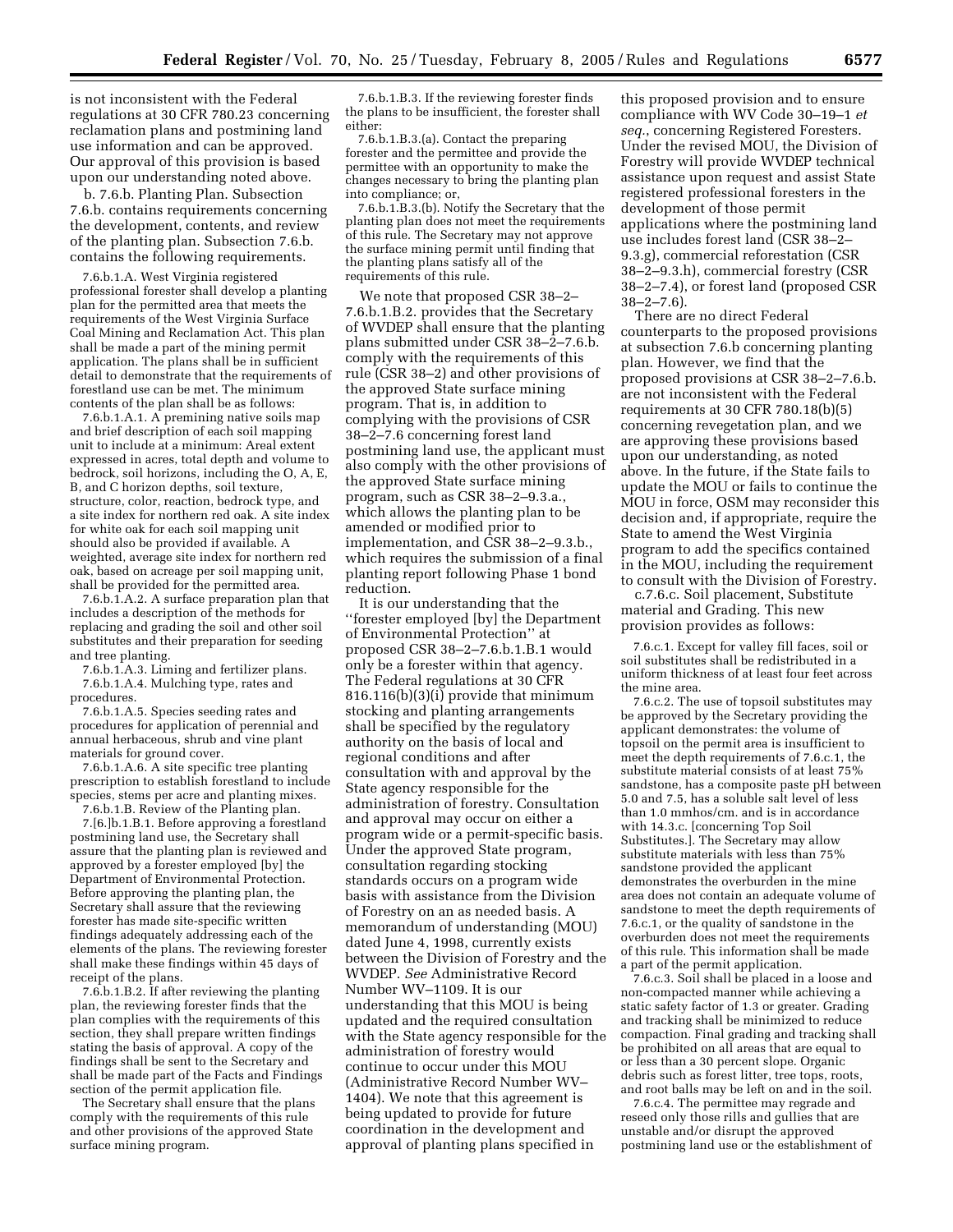vegetative cover or cause or contribute to a violation of water quality standards for the receiving stream.

We find that proposed 7.6.c.1, which requires at least four feet of soil or soil substitutes to be redistributed in a uniform thickness, is consistent with and no less effective than the Federal regulations concerning redistribution of topsoil at 30 CFR 816.22(d) and can be approved. As we noted above in Finding 2.a., it is our understanding that the other applicable provisions of the West Virginia program, such as CSR 38–2– 14.3.a concerning the removal and storage of topsoil, will continue to apply to the extent they are consistent with these provisions in promoting reestablishment of vigorous hardwood forests. Our approval of proposed 7.6.c.1 is based upon that understanding.

Proposed 7.6.c.2, concerning the demonstrations needed for the approval of topsoil substitutes, is consistent with and no less effective than 30 CFR 816.22(b) concerning soil substitutes and supplements and can be approved. We note that proposed 7.6.c.2 specifically requires compliance with the topsoil substitute requirements at CSR 38–2–14.3.c., which require a demonstration of the suitability of the substitutes for the approved postmining land use.

We find that proposed 7.6.c.3., which requires non-compaction of the replaced soil, is consistent with and no less effective than the Federal regulations at 30 CFR 816.22(d), concerning redistribution of soil and can be approved. 30 CFR 816.22(d) requires redistribution of soil in a manner which, at (i), is consistent with the approved postmining land use, and, at (ii), prevents excess compaction of the materials.

The proposed requirement for a static safety factor of 1.3 at 7.6.c.3 is consistent with and no less effective than the Federal regulations at 30 CFR 816.102(a)(3), which require the backfill to achieve a long-term slope stability factor of 1.3 and to prevent slides. The proposed authorization to allow organic debris to be left on the surface and in the soil is not inconsistent with the Federal regulations, so long as placement of the organic material is limited to the topsoil, or topsoil substitute, and this practice does not affect stability in accordance with the Federal regulations at 30 CFR 816.71(e)(1) and 816.102(a)(3). The emphasis of the State provisions toward minimizing compaction and inoculating the soil with organic materials is consistent with the needs of forestry and tree growth, and with the Federal soil redistribution requirements at 30 CFR

816.22(d). In addition, the proposed rule prohibits ''final'' grading and tracking on slopes of less than 30 percent or about 17 degrees. We note that the grading limitation on slopes of less than 30 percent at proposed 7.6.c.3 is restricted to ''final'' grading or tracking, and initial or subsequent grading will not be prohibited on any slopes, regardless of steepness. Furthermore, it is our understanding that if some areas with less than 30 percent slope require grading or tracking to ensure stability, minimize erosion, or to prevent slippage, the proposed rule would not preclude an operator from undertaking grading or tracking and normal husbandry practices as provided by CSR 38–2–11.7 and 14.15.a.1 and the Federal regulations at 30 CFR 816.102(a)(3) and 816.116(c)(4). Our approval of these provisions is based upon that understanding.

Proposed 7.6.c.4, provides for the repair of rills and gullies that are unstable and/or disrupt the postmining land use or vegetative cover or cause or contribute to a violation of water quality standards. The Federal regulations at 30 CFR 816.95(b) require that rills and gullies that either (1) disrupt the postmining land use or the reestablishment of the vegetative cover or (2) cause or contribute to the violation of water quality standards must be filled, regraded, or otherwise stabilized. We understand the amended State provision concerning repair of rills and gullies at CSR 38–2–7.6.c.4 to mean that a permittee is generally not authorized to repair rills and gullies, except those rills and gullies that are unstable and/or disrupt the approved postmining land use, the establishment of vegetative cover, or cause or contribute to a violation of water quality standards for the receiving stream. This provision is intended to eliminate the compaction of soils and the destruction of established vegetative cover that would normally take place during routine repair of rills and gullies. Such compaction can have a detrimental effect on tree growth. Therefore, we find the limitation on the repair of rills and gullies is intended to protect tree seedlings and other vegetative growth and help assure the success of the forest land postmining land use.

CSR 38–2–7.6.c.4 does not explicitly require the repair of rills and gullies that disrupt the approved postmining land use, the establishment of vegetative cover, or cause or contribute to a violation of water quality standards for the receiving stream. However, the proposed provision in no way prohibits the repair of such rills and gullies. Moreover, the approved State program

already requires restoration of the premining land use, or establishment of an approved alternative postmining land use after mining (CSR 38-2-7.1.a. and 7.3, respectively), the establishment of vegetative cover (CSR 38–2–7.6.e.1), and compliance with applicable water quality standards (CSR 38–2–14.5.b). It necessarily follows from these provisions that rills and gullies that could prevent compliance with the above requirements must be filled, regraded, or otherwise stabilized. For this reason, we find that the proposed amendment at CSR 38–2–7.6.c.4, taken in concert with the above-referenced State regulatory requirements, does not render the program less effective than 30 CFR 816.95(b) and can be approved, so long as it is implemented in a manner consistent with that Federal provision and CSR 38–2–9.2.e. If, in future reviews, we should determine that West Virginia is implementing these provisions in a manner that is inconsistent with this finding, a further amendment may be required.

d. 7.6.d. Liming and Fertilizing. This new provision provides as follows:

7.6.d. Liming and Fertilizing.

7.6.d.1. Lime shall be required where the average soil pH is less than 5.0. Lime rates will be used to achieve a uniform soil pH of 5.5. Soil pH may vary from 5.0 to a maximum of 7.5. An alternate maximum or minimum soil pH may be approved based on the optimum pH for the revegetation species.

7.6.d.2. The Secretary shall require the permittee to fertilize based upon the needs of trees and establishment of ground cover to control surface soil erosion. Between 200 and 300 lbs./acre of 10–20–10 fertilizer shall be applied with the ground cover seeding. Other fertilizer materials and rates may be used only if the Secretary finds that the substitutions are appropriate based on soil testing performed by State certified laboratories.

There are no direct Federal counterparts to the specific liming and fertilizing rates proposed by West Virginia. We find, however, that the amendments do not render the West Virginia program less effective than the Federal requirements at 30 CFR 779.21 concerning soil resources information, 30 CFR 780.18 concerning reclamation plan general requirements, and 30 CFR 816.22 concerning topsoil and subsoil and can be approved.

e. 7.6.e. Revegetation. This new provision provides as follows:

7.6.e. Revegetation.

7.6.e.1. Temporary erosion control vegetative cover shall be established as contemporaneously as practical with backfilling and grading until a permanent tree cover can be established. This cover shall consist of a combination of native and domesticated non-competitive and non-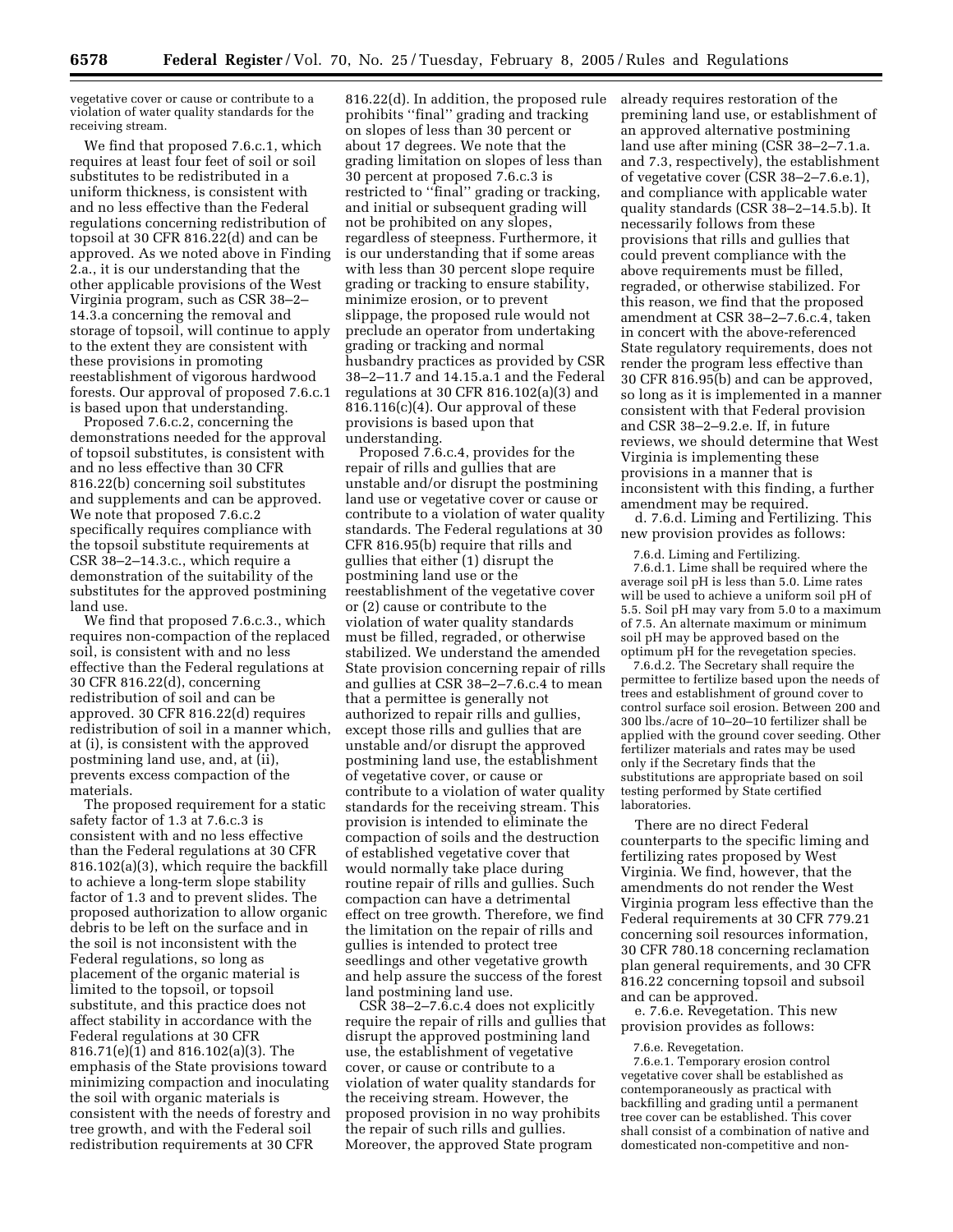invasive cool and warm species grasses and other herbaceous vine or shrub species including legume species and shrubs. All species shall be slow growing and compatible with tree establishment and growth. The ground vegetation shall be capable of stabilizing the soil from excessive erosion, but the species should be slow growing and non-invasive to allow the establishment and growth of native herbaceous plants and trees. Seeding rates and composition must be in the planting plan. The following ground cover mix and seeding rates (lb./acre) are strongly recommended: winter wheat or oats (10 lbs./ acre), fall seeding, foxtail millet (5 lbs./acre), summer seeding, weeping lovegrass (3 lbs./ acre or redtop at 5 lbs./acre), kobe lespedeza (5 lbs./acre), birdsfoot trefoil (10lbs.,/acre), perennial rye grass (10 lbs.,/acre) and white clover (3 lbs./acres). Kentucky 31 fescue, serecia lespedeza, all vetches, clovers (except ladino and white clover) and other aggressive or invasive species shall not be used. Alternate seeding rates and composition will be considered on a case by case basis by the Secretary and may be approved if site specific conditions necessitate a deviation from the above. All mixes shall be compatible with the plant and animal species of the region and forestland use.

7.6.e.2. The selection of trees and shrubs species shall be based [on] each species' site requirements (soil type, degree of compaction, ground cover, competition, topographic position and aspect) and in accordance with the approved planting plan prepared by a registered professional forester. The stocking density of woody plants shall be at least 500 plants per acre.

7.6.e.2.A. The stocking density for trees shall be at least 350 plants per acre. There shall be a minimum of five species of trees, to include at least three higher value hardwood species (white oak, northern red oak, black oak, chestnut oak, white ash, sugar maple, black cherry and yellow poplar) and at least two lower value hardwoods or softwoods species (all hickories, red maple, basswood, cucumber magnolia, sycamore, white pine, Virginia pine and pitch x loblolly hybrid pine). There shall be at least 210 high value hardwoods plants per acre and 140 lower value hardwood or softwood plants per acre (70 plants per acre for each species selected).

7.6.e.2.B. The stocking density of shrubs and other woody plants shall not exceed 150 plants per acre. There shall be a minimum of three species of shrubs or other woody plants (black locust, bristly locust, dogwood, Eastern redbud, black alder, bigtooth aspen and bicolor lespedeza, (50 plants per acre for each species selected).

There are no direct Federal counterpart regulations to the specific provisions of CSR 38–2–7.6.e.1 concerning mixes and seeding rates of temporary erosion control vegetative cover. In addition to being compatible with plant and animal species of the region, it is our understanding that the mixes, shrubs, tree seedlings and any alternatives will, as provided by subsections 9.2.a, b, c and h and 30 CFR 816.111(a) and (b), be compatible with

the approved postmining land use, have the same seasonal characteristics of growth as the original vegetation, be capable of self regeneration and plant succession, and meet State and Federal seed, poisonous, and noxious plant and introduced species requirements. Our finding that the proposed State provisions are not inconsistent with the Federal requirements concerning revegetation at 30 CFR 816.111 and 816.116 is based upon that understanding and these provisions can be approved, except as noted below.

The proposed provision at CSR 38–2– 7.6.e.1 provides that the ''ground vegetation shall be capable of stabilizing the soil from excessive erosion.'' That provision is less effective than the Federal regulations at 30 CFR 816.111(a)(4), which provides that the permittee shall establish a vegetative cover that is ''[c]apable of stabilizing the soil surface from erosion.'' As proposed, CSR 38–2–7.6.e.1 is less effective than 30 CFR 816.111(a)(4) because the proposed standard to stabilize the soil is modified by the word ''excessive.'' Therefore, we are not approving the word ''excessive'' in the phrase ''capable of stabilizing the soil from excessive erosion'' at CSR 38–2–7.6.e.1.

We find that the requirements concerning the selection of tree and shrub species at CSR 38–2–7.6.e.2 are consistent with the general Federal requirements concerning revegetation at 30 CFR 816.111 and can be approved. We also find that the proposed stocking density of trees at CSR 38–2–7.6.e.2.A and the stocking density of shrubs at CSR 38–2–7.6.e.2.B, which have been approved by the Division of Forestry, are consistent with and no less effective than the Federal requirements concerning revegetation standards for success at 30 CFR 816.116(b)(3) and can be approved.

f. 7.6.f. Standards for Success. This new provision provides as follows:

7.6.f. Standards for Success.

7.6.f.1. The success of vegetation shall be determined on the basis of tree and shrub survival and ground cover.

7.6.f.2. Minimum success standard shall be tree survival (including volunteer tree species) and/or planted shrubs per acre equal to or greater than four hundred and fifty (450) trees per acre and a seventy percent (70%) ground cover where ground cover includes tree canopy, shrub and herbaceous cover, and organic litter during the growing season of the last year of the responsibility period; and

7.6.f.3. At the time of final bond release, at least eighty (80) percent of all trees and shrubs used to determine such success must have been in place for at least sixty (60) percent of the applicable minimum period of responsibility. Trees and shrubs counted in determining such success shall be healthy

and shall have been in place for not less than two (2) growing seasons.

We find that the proposed success standards for revegetation at CSR 38–2– 7.6.f. are consistent with and no less effective than the Federal standards for revegetation success of lands to be developed for fish and wildlife habitat, recreation, shelter belts, or forest products at 30 CFR 816.116(b)(3) and can be approved. We note that there is an apparent typographical error in paragraph 7.6.f.2. Immediately after providing that the minimum success standard shall be tree and shrub survival per acre, the provision states that the minimum standard shall be ''450 trees per acre and a seventy percent (70%) ground cover \* \* \*.'' It is our understanding that the intended meaning of this provision is that the minimum success standard of tree and shrub survival per acre shall be 450 trees/shrubs per acre with a seventy percent (70%) ground cover, and that this apparent typographical error will be corrected in the future. Our finding that CSR 38–2–7.6.f. is consistent with and no less effective than the Federal standards at 30 CFR 816.116(b)(3) and can be approved is based upon that understanding.

#### *3. CSR 38–2–7.7 Wildlife*

a. 7.7.a. This subsection is new and provides as follows:

7.7.a. The Secretary may authorize wildlife as a postmining land use only if the following conditions have been met. This subsection applies to all AOC mining operations that propose a postmining land use of wildlife. The Secretary shall ensure that the plans comply with the requirements of this rule and other provisions of the approved State surface mining program.

New subsection CSR 38–2–7.7.a provides that subsection CSR 38–2–7.7 applies only to surface coal mining operations where the land will be returned to AOC. In addition, the provision makes clear that plans submitted to comply with CSR 38–2–7.7 must also comply with the requirements of the other provisions of the approved State surface mining program. That is, in addition to complying with the provisions of CSR 38–2–7.7 concerning wildlife postmining land use, the applicant must also comply with the other provisions of the approved State surface mining program such as CSR 38–2–3.16 concerning fish and wildlife resources information, CSR 38–2–7.3 concerning alternative postmining land use criteria, or CSR 38–2–12.2 concerning bond release requirements. There is no specific Federal counterpart to CSR 38–2–7.7.a. However, we find that this provision is not inconsistent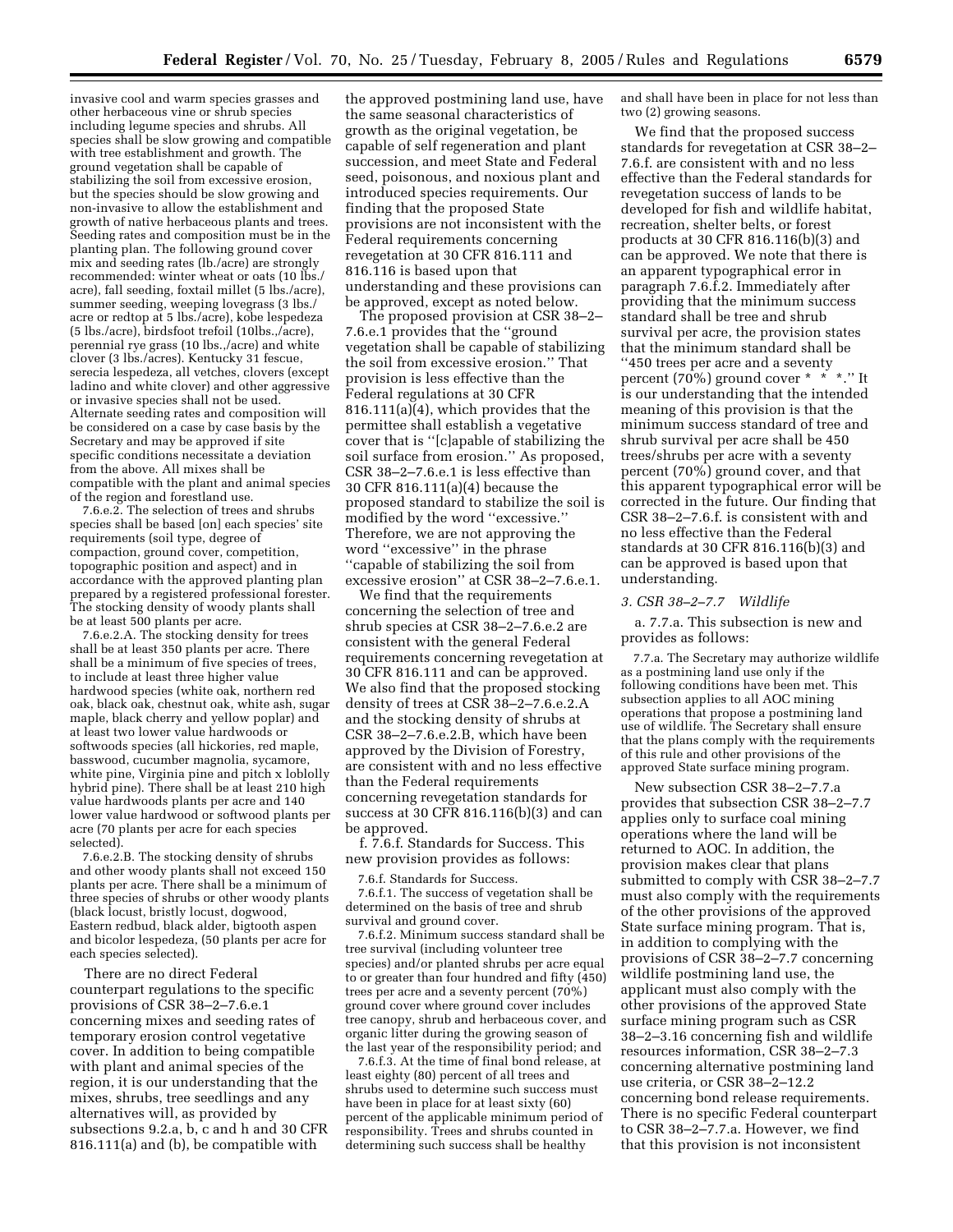with the Federal regulations at 30 CFR 780.23 concerning reclamation plans and postmining land use information and can be approved.

b. 7.7.b. Planting Plan. Subdivision 7.7.b. contains requirements concerning the development, contents, and review of the planting plan. Subsection 7.7.b. contains the following requirements:

7.7.b. Planting Plan.

7.7.b.1. A wildlife biologist employed by the West Virginia Division of Natural Resources shall develop a planting plan for the permitted area that meets the requirements of the West Virginia Surface Coal Mining and Reclamation Act. This plan shall be made a part of the mining permit application. The plans shall be in sufficient detail to demonstrate that the requirements of wildlife use can be met. The minimum contents of the plan shall be as follows:

7.7.b.1.A.1. Surface preparation plan that includes a description of the methods for replacing and grading the soil and other soil substitutes and their preparation for seeding and planting.

7.7.b.1.A.2. Liming and fertilizer plans. 7.7.b.1.A.3. Mulching type, rates and procedures.

7.7.b.1.A.4. Species seeding rates and procedures for application of perennial and annual herbaceous, shrub and vine plant materials for ground cover.

7.7.b.1.A.5. A site specific tree/shrub planting prescription to establish wildlife to include species, stems per acre and planting mixes.

We note that proposed CSR 38–2– 7.7.b.1 requires the development of each proposed planting plan by a wildlife biologist employed by West Virginia Division of Natural Resources and made a part of the permit application prior to approval by the Secretary of the WVDEP. The Federal regulations at 30 CFR 816.116(b)(3)(i) provide that minimum stocking and planting arrangements may be approved by the regulatory authority, after consultation with and approval by the State agencies responsible for the administration of forestry and wildlife programs. Consultation and approval may occur on either a program wide or a permitspecific basis. Under CSR 38–2–7.7.b.1, the approval of stocking and planting arrangements will be on a permitspecific basis. An MOU currently exists between the Division of Forestry and the WVDEP (see Finding 2.b above). In addition, a Memorandum of Agreement (MOA) dated September 16, 2003, currently exists between the Division of Natural Resources and the WVDEP (Administrative Record Number WV– 1405). It is our understanding that the required consultation with the State agencies responsible for the administration of forestry and planting arrangements will continue to occur under these agreements.

There are no specific Federal counterparts to the remaining proposed provisions at subsection 7.7.b concerning planting plan. Nevertheless, we find that the proposed provisions at CSR 38–2–7.7.b. are not inconsistent with the Federal requirements at 30 CFR 780.18(b)(5) concerning revegetation plan and can be approved. However, our approval of CSR 38–2–7.7.b is based upon the understanding that the MOU between the Division of Forestry and the WVDEP and the MOA between the Division of Natural Resources and the WVDEP will continue to be in force.

c. Soil Placement, Substitute Material and Grading. This new provision provides as follows:

7.7.c. Soil placement, Substitute material and Grading.

7.7.c.1. Except for valley fill faces, soil or soil substitutes shall be redistributed in a uniform thickness of at least four feet across the mine area.

7.7.c.2. The use of topsoil substitutes may be approved by the Secretary providing the applicant demonstrates: the volume of topsoil on the permit area is insufficient to meet the depth requirements of 7.6.c.1 [7.7.c.1], the substitute material consists of at least 75% sandstone, has a composite paste pH between 5.0 and 7.5, has a soluble salt level of less than 1.0 mmhos/cm. and is in accordance with 14.3.c. The Secretary may allow substitute materials with less than 75% sandstone provided the applicant demonstrates the overburden in the mine area does not contain an adequate volume of sandstone to meet the depth requirements of 7.6.c.1, or the quality of sandstone in the overburden does not meet the requirements of this rule. Such information shall be made a part of the permit application.

7.7.c.3. Soil shall be placed in a loose and non-compacted manner while achieving a static safety factor of 1.3 or greater. Grading and tracking shall be minimized to reduce compaction. Final grading and tracking shall be prohibited on all areas that are equal to or less than a 30 percent slope. Organic debris such as forest litter, tree tops, roots, and root balls may be left on and in the soil.

7.7.c.4. The permittee may regrade and reseed only those rills and gullies that are unstable and/or disrupt the approved postmining land use or the establishment of vegetative cover or cause or contribute to a violation of water quality standards for the receiving stream.

We find that proposed 7.7.c.1, which requires at least four feet of soil or soil substitutes to be redistributed in a uniform thickness, is consistent with and no less effective than the Federal regulations concerning redistribution of topsoil at 30 CFR 816.22(d) and can be approved. As we noted above in Finding 3.a., in addition to complying with the provisions of CSR 38–2–7.7, the applicant must also comply with the other provisions of the approved State program. Therefore, our approval of

proposed 7.7.c.1 is based upon the understanding that the State's topsoil rules at CSR 38–2–14.3(a) and (b) regarding removal and redistribution will continue to apply in these situations.

Proposed 7.7.c.2, concerning the demonstrations needed for the approval of topsoil substitutes, is consistent with and no less effective than 30 CFR 816.22(b) concerning soil substitutes and supplements and can be approved. We note that proposed 7.7.c.2 specifically requires compliance with the topsoil substitute requirements at CSR 38–2–14.3.c., which requires a demonstration of the suitability of the substitutes for the approved postmining land use. We also note an apparent typographical error in proposed 7.7.c.2. The reference to the depth requirements of ''7.6.c.1'' should be to ''7.7.c.1.'' However, because CSR 38–2–7.6.c.1 and CSR 38–2–7.7.c.1 are substantively identical, the typographical error has no meaningful effect. Nevertheless, we recommend that the State correct it in the future.

We find that proposed 7.7.c.3., which requires non-compaction of the replaced soil, is consistent with and no less effective than the Federal regulations at 30 CFR 816.22(d), concerning redistribution of soil and can be approved. The regulations at 30 CFR 816.22(d) require redistribution of soil in a manner which, at (i), is consistent with the approved postmining land use, and, at (ii), prevents excess compaction of the materials.

The proposed requirement for a static safety factor of 1.3 at 7.7.c.3 is consistent with and no less effective than the Federal regulations at 30 CFR 816.102(a)(3), which require the backfill to achieve a long-term slope stability factor of 1.3 and to prevent slides. The proposed authorization to allow organic debris to be left on the surface and in the soil is not inconsistent with the Federal regulations, so long as the placement of organic material is limited to the topsoil, or topsoil substitute, and this practice does not affect stability in accordance with the Federal regulations at 30 CFR 816.71(e)(1) and 816.102(a)(3). The emphasis of the State provisions toward minimizing compaction and inoculating the soil with organic materials is consistent with the needs of forestry and tree growth, and with the Federal soil redistribution requirements at 30 CFR 816.22(d). In addition, the proposed rule prohibits final grading and tracking on slopes of less than 30 percent or about 17 degrees. We note that the grading limitation on slopes of less than 30 percent at proposed 7.7.c.3 is restricted to ''final''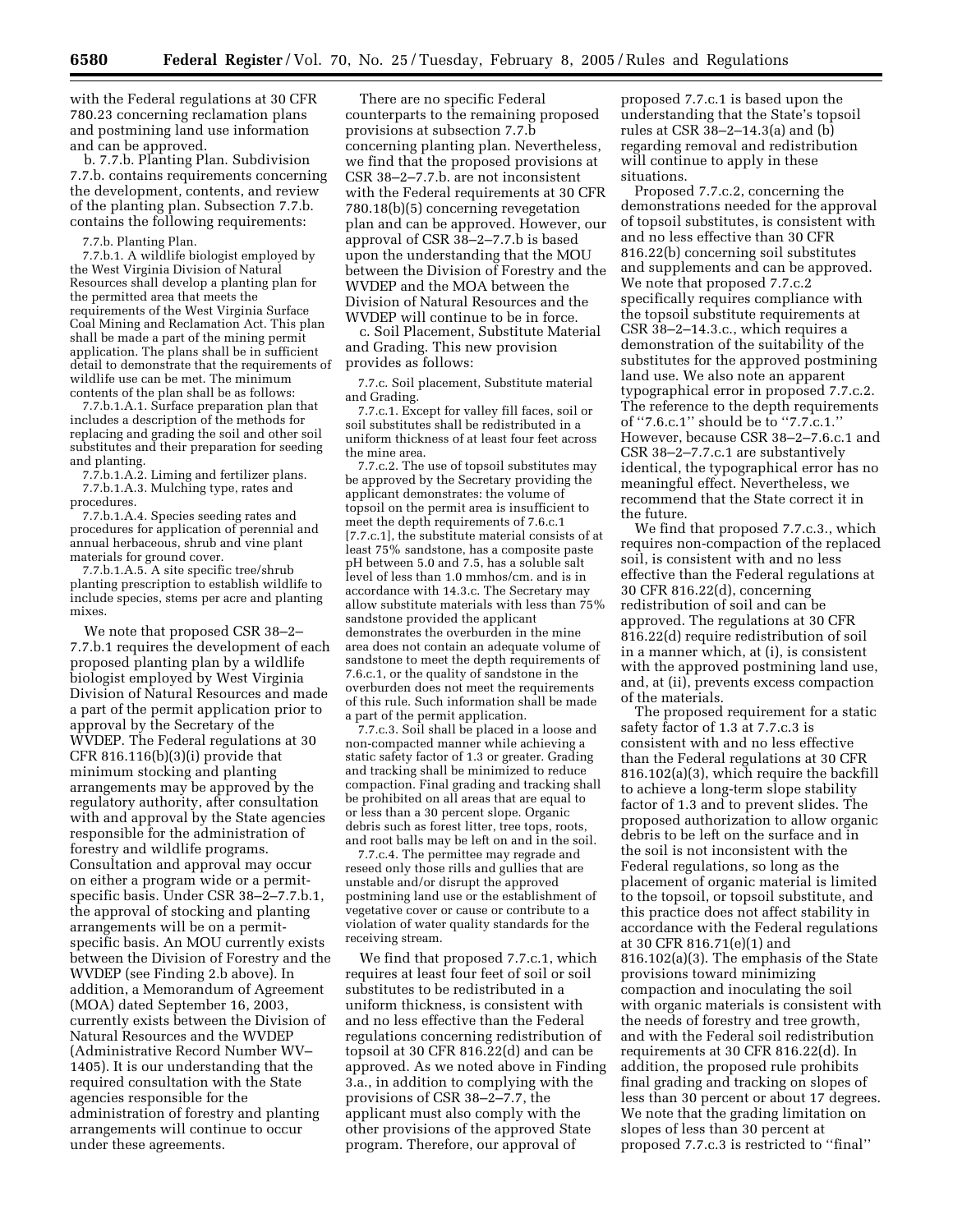grading or tracking, and initial or subsequent grading will not be prohibited on any slopes, regardless of steepness. Furthermore, it is our understanding that if some areas with less than 30 percent slope require final grading or tracking to ensure stability, minimize erosion, or to prevent slippage, the proposed rule would not preclude an operator from undertaking such activities and other normal husbandry practices as provided by CSR 38–2–11.7 and 14.15.a.1 and the Federal regulations at 30 CFR 816.102(a)(3) and 816.116(c)(4). Our approval of these provisions is based upon that understanding.

Proposed 7.7.c.4 provides for the repair of rills and gullies that are unstable and/or disrupt the postmining land use or vegetative cover or cause or contribute to a violation of water quality standards. The Federal regulations at 30 CFR 816.95(b) require that rills and gullies that either (1) disrupt the postmining land use or the reestablishment of the vegetative cover or (2) cause or contribute to the violation of water quality standards must be filled, regraded, or otherwise stabilized. We understand the amended State provision concerning repair of rills and gullies to mean that a permittee is generally not authorized to repair rills and gullies, except those rills and gullies that are unstable and/or disrupt the approved postmining land use, the establishment of vegetative cover, or cause or contribute to a violation of water quality standards for the receiving stream. This provision is intended to eliminate the compaction of soils and the destruction of established vegetative cover that would normally take place during routine repair of rills and gullies. Such compaction can have a detrimental effect on tree growth. Therefore, we find the limitation on the repair of rills and gullies is intended to protect tree seedlings and other vegetative growth and help assure the success of the forestry components of the wildlife postmining land use.

CSR 38–2–7.7.c.4 does not explicitly require the repair of rills and gullies that disrupt the approved postmining land use, the establishment of vegetative cover, or cause or contribute to a violation of water quality standards for the receiving stream. However, the proposed provision in no way prohibits the repair of such rills and gullies. Moreover, the approved State program already requires restoration of the premining land use, or establishment of an approved alternative postmining land use after mining, (CSR 38–2–7.1.a. and 7.3, respectively), the establishment of vegetative cover (CSR 38–2–7.7.e.1),

and compliance with applicable water quality standards (CSR 38–2–14.5.b). It necessarily follows from these provisions that rills and gullies that could prevent compliance with the above requirements must be filled, regraded, or otherwise stabilized. For this reason, we find that the proposed amendment at CSR 38–2–7.7.c.4, taken in concert with the above-referenced State regulatory requirements, does not render the program less effective than 30 CFR 816.95(b) and can be approved, so long as it is implemented in a manner consistent with that Federal provision and CSR 38–2–9.2.e. If, in future reviews, we should determine that West Virginia is implementing these provisions in a manner that is inconsistent with this finding, a further amendment may be required.

d. 7.7.d. Liming and Fertilizing. This new provision provides as follows:

7.7.d. Liming and Fertilizing.

7.7.d.1. Lime shall be required where the average soil pH is less than 5.0. Lime rates will be used to achieve a uniform soil pH of 5.5. Soil pH may vary from 5.0 to a maximum of 7.5. An alternate maximum or minimum soil pH may be approved based on the optimum pH for the revegetation species.

7.7.d.2. The Secretary shall require the permittee to fertilize based upon the needs of trees and establishment of ground cover to control surface soil erosion. A minimum of 300 lbs./acre of 10–20–10 fertilizer shall be applied with the ground cover seeding. Other fertilizer materials and rates may be used only if the Secretary finds that the substitutions are appropriate based on soil testing performed by State certified laboratories.

There are no direct Federal counterparts to the specific liming and fertilizing rates proposed by West Virginia. We find, however, that the proposed amendments do not render the West Virginia program less effective than the Federal requirements at 30 CFR 779.21 concerning soil resources information, 30 CFR 780.18 concerning reclamation plan general requirements, and 30 CFR 816.22 concerning topsoil and subsoil and can be approved.

e. 7.7.e. Revegetation. This new provision provides as follows:

7.7.e. Revegetation.

7.7.e.1. Temporary erosion control vegetative cover shall be established as contemporaneously as practical with backfilling and grading until a permanent tree cover can be established. This cover shall consist of a combination of native and domesticated non-competitive and noninvasive cool and warm species grasses and other herbaceous vine or shrub species including legume species and shrubs. All species shall be slow growing and compatible with tree establishment and growth. The ground vegetation shall be capable of stabilizing the soil from excessive erosion,

but the species should be slow growing and non-invasive to allow the establishment and growth of native herbaceous plants and trees. Seeding rates and composition must be in the planting plan. The following ground cover mix and seeding rates (lb./acre) are strongly recommended: winter wheat (20 lbs./acre), fall seeding, foxtail millet (10 lbs./acre), summer seeding, weeping lovegrass (3 lbs./ acre or redtop at 5 lbs./acre), kobe lespedeza (5 lbs./acre), birdsfoot trefoil (15 lbs.,/acre), perennial rye grass (10 lbs.,/acre) and white clover (4 lbs./acre). Kentucky 31 fescue, serecia lespedeza, all vetches, clovers (except ladino and white clover) and other aggressive or invasive species shall not be used. Alternate seeding rates and composition will be considered on a case by case basis by the Secretary and may be approved if site specific conditions necessitate a deviation from the above. Areas designated, as openings shall contain only grasses in accordance with the approved planting plan specified under subsection 7.7.b. of this rule.

7.7.e.2. The selection of trees and shrubs species shall be based [on] each species' site requirements (soil type, degree of compaction, ground cover, competition, topographic position and aspect) and in accordance with the approved planting plan specified in under subsection 7.7.b. of this rule. The stocking density of woody plants shall be at least 500 plants per acre. Provided, that where a wildlife planting plan has been approved by a professional wildlife biologist and proposes a stocking rate of less than four hundred fifty (450) trees or shrubs per acre the standard for grasses and legumes shall meet those standards contained in subdivision 9.3.f of this rule. In all instances, there shall be a minimum of four species of tree or shrub, to include at least two hard mast producing species.

There are no direct Federal counterpart regulations concerning the specific provisions of CSR 38–2–7.7.e.1 concerning mixes and seeding rates of temporary erosion control vegetative cover. In addition to being compatible with plant and animal species of the region, it is our understanding that the mixes, shrubs, tree seedlings and any alternatives will, as provided by subsections 9.2.a, b, c and h and 30 CFR 816.111(a) and (b), be compatible with the approved postmining land use, have the same seasonal characteristics of growth as the original vegetation, be capable of self regeneration and plant succession, and meet State and Federal seed, poisonous, and noxious plant and introduced species requirements. Our finding that the proposed State provisions are not inconsistent with the Federal requirements concerning revegetation at 30 CFR 816.111 and 816.116 is based upon that understanding and can be approved, except as noted below.

The proposed provision at CSR 38–2– 7.7.e.1 provides that the ''ground vegetation shall be capable of stabilizing the soil from excessive erosion.'' That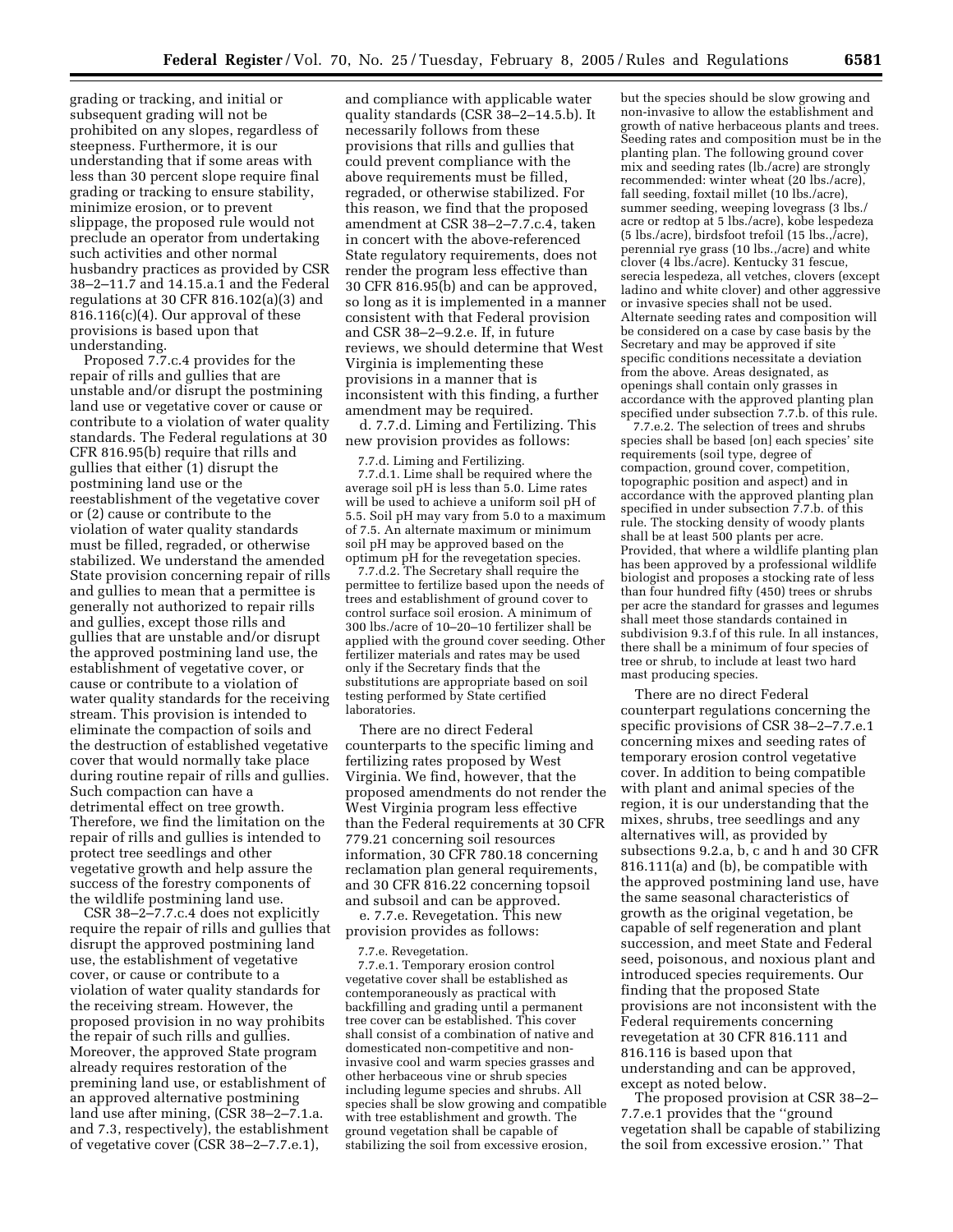provision is less effective than the Federal regulations at 30 CFR 816/ 817.111(a)(4), which provides that the permittee shall establish a vegetative cover that is ''[c]apable of stabilizing the soil surface from erosion.'' As proposed, CSR 38–2–7.7.e.1 is less effective than 30 CFR 816/817.111(a)(4) because the proposed standard to stabilize the soil is modified by the word ''excessive.'' Therefore, we are not approving the word ''excessive'' in the phrase ''capable of stabilizing the soil from excessive erosion'' at CSR 38–2–7.7.e.1.

We find that the requirements concerning the selection of tree and shrub species at CSR 38–2–7.7.e.2 are consistent with the Federal requirements concerning revegetation, general requirements at 30 CFR 816.111 and can be approved, except as noted below. There is an apparent typographical error where the proposed provision requires compliance with 9.3.f when the proposed planting plan proposes a stocking rate of less than 450 trees or shrubs per acre. Given that the proposed requirements promote wildlife habitat and tree growth, the proposed citation should be to 9.3.g which provides revegetation standards for forestland and wildlife use. The citation to 9.3.f concerns revegetation success standards for grazingland, hayland and pastureland and, therefore, may not be appropriate for ''wildlife'' postmining land use. We find that the proposed stocking density of 450 woody plants at CSR 38–2–7.7.e.2 is consistent with and no less effective than the Federal requirements concerning revegetation standards for success at 30 CFR 816.116(b)(3) and can be approved. We are making this finding with the understanding that the citation of 9.3.f will be corrected to 9.3.g. Furthermore, any reduction in tree stocking rates beyond those set forth in 9.3.g and 9.3.h when the postmining land use includes forest land will require the approval of the Division of Forestry on a case-bycase basis.

As we noted above in Section II, the proposed rules differ from the final rules that are on file with the Secretary of State in some respects. The last sentence in proposed 7.7.e.2 provides, ''In all instances, there shall be a minimum of four species of tree or shrub, to include at least two hard mast producing species.'' The rules on file with the Secretary of State do not include the word ''two'' before hard mast producing species. We believe that this omission is most likely a typographical error, and that the State intends to require a minimum of two hard mast producing species. Nevertheless, because it constitutes a

difference that would not further the objectives of the proposed rule, we recommend that this omission be corrected in the near future.

f. 7.7.f. Standards for Success. This new provision provides as follows:

7.7.f. Standards for Success.

7.7.f.1. The success of vegetation shall be determined on the basis of tree and shrub survival and ground cover.

7.7.f.2. Minimum success standard shall be tree survival (including volunteer tree species) and/or planted shrubs per acre equal to or greater than four hundred and fifty (450) trees per acre and a seventy percent (70%) ground cover where ground cover includes tree canopy, shrub and herbaceous cover, and organic litter during the growing season of the last year of the responsibility period;. Provided, that where a wildlife planting plan has been approved by a professional wildlife biologist and proposes a stocking rate of less than four hundred fifty (450) trees or shrubs per acre the standard for grasses and legumes shall meet those standards contained in subdivision 9.3.f of this rule.

7.7.f.3. At the time of final bond release, at least eighty (80) percent of all trees and shrubs used to determine such success must have been in place for at least sixty (60) percent of the applicable minimum period of responsibility. Trees and shrubs counted in determining such success shall be healthy and shall have been in place for not less than two (2) growing seasons.

We find that the proposed success standards for revegetation at CSR 38–2– 7.7.f. are consistent with and no less effective than the Federal standards for revegetation success of lands to be developed for fish and wildlife habitat, recreation, shelter belts, or forest products at 30 CFR 816.116(b)(3) and can be approved. We note that there is an apparent typographical error in the provision at CSR 38–2–7.7.f.2. CSR 38– 2–7.7.f.1 provides that the success of vegetation shall be determined on the basis of tree and shrub survival and ground cover. The proposed provision at CSR 38–2–7.7.f.2 lacks a reference to ''shrubs'' after the standard of ''450 trees per acre.'' The standard should be ''450 trees/shrubs per acre with a 70 percent ground cover.'' It is our understanding that CSR 38–2–7.7.f. applies to trees and shrubs, and therefore, the ''450'' standard applies to both trees and shrubs. Our finding that CSR 38–2–7.7.f is consistent with and no less effective than the Federal standards at 30 CFR 816.116(b)(3) and can be approved is based upon that understanding.

# *4. CSR 38–2–9.3.g Revegetation Standards for Areas To Be Developed for Forest Land and/or Wildlife Use*

This provision is amended by adding a sentence in the second paragraph that provides as follows:

A professional wildlife biologist employed by the West Virginia Division of Natural Resources shall develop a planting plan that meets the requirements of the West Virginia Surface Coal Mining and Reclamation Act.

We find that the new language is consistent with and no less effective than the Federal regulations at 30 CFR 816.116(b)(3)(i), concerning standards for revegetation success of wildlife habitat, and can be approved. The Federal provision at 30 CFR 816.116(b)(3)(i) provides that minimum stocking and planting arrangements shall be specified by the regulatory authority after consultation with and approval by the State agencies responsible for the administration of forestry and wildlife programs.

As discussed in Finding 2.b, an MOU currently exists between the Division of Forestry and the WVDEP. In addition, as discussed in Finding 3.b, an MOA currently exists between the Division of Natural Resources and WVDEP. Because the tree and shrub stocking and planting arrangement requirements at CSR 38–2– 7.6.f.2, 7.7.f.2, and 9.3.g are identical (450 trees/shrubs) as is the ground cover standard (70 percent), it is our understanding that both agreements could apply in all three cases and would require a planting plan to be developed by a wildlife biologist employed by the Division of Natural Resources when wildlife use is to be the postmining land use. However, we should note that both agreements may need to be updated to provide for future coordination in the approval of planting plans involving forest land and/or wildlife habitat.

We note that the amendment to this paragraph satisfies an item in a 30 CFR part 732 notification dated March 6, 1990, that we had previously sent the State (Administrative Record Number WV–834). The Federal regulations at 30 CFR 732.17(d) provide that OSM must notify the State of all changes in SMCRA and the Federal regulations that will require an amendment to the State program. Such letters sent by us are often referred to as ''732 letters or notifications.'' The issue that is satisfied requires minimum stocking and planting arrangements to be specified by the regulatory authority after consultation with and approval by the State agencies responsible for the administration of forestry and wildlife programs. With this action, all issues in our March 6, 1990, part 732 notification have been satisfied.

# *5. CSR 38–2–14.15.a.1.*

# *Contemporaneous Reclamation Standards; General*

The first sentence of this paragraph is amended by deleting the partial citation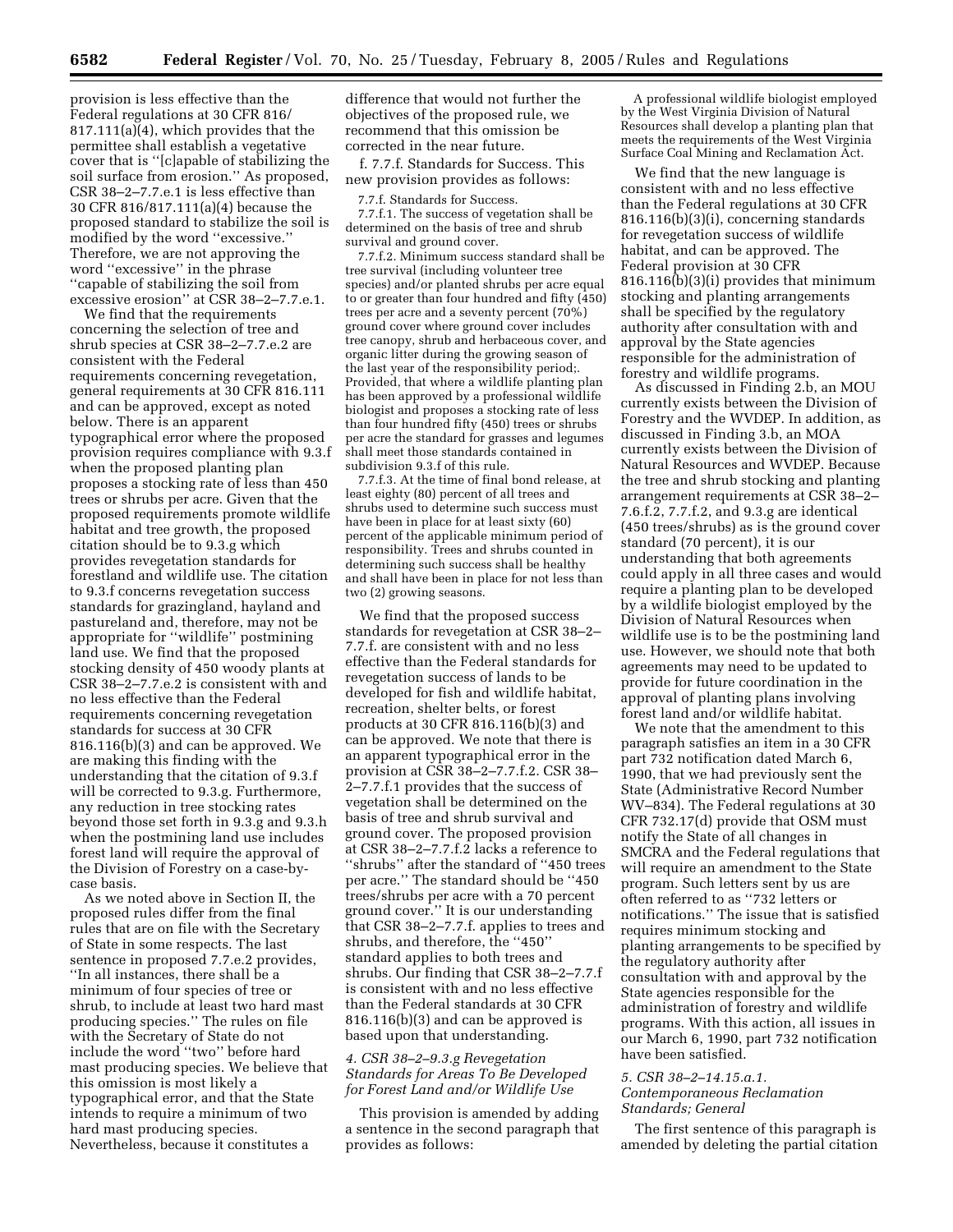''(c)(2),'' and adding the words ''and this *7. CSR 38–2–20.1.a.6. Inspection*  rule'' immediately following the amended citation. As amended, the sentence provides as follows:

14.15.a.1. Spoil returned to the mined-out area shall be backfilled and graded to the approximate original contour unless a waiver is granted pursuant to W. Va. Code 22–3–13 and this rule with all highwalls eliminated.

The proposed rule provides for an AOC waiver pursuant to WV Code 22– 3–13 and this rule (CSR 38–2). The revision clarifies when an AOC variance can be granted. In addition to the mountaintop removal AOC variance provision at WV Code 22–3–13(c)(2), there is the steep slope AOC variance provision at WV Code 22–2–13(e), and the AOC variance provisions for thin or thick overburden at WV Code 22–3– 13(b). We find that the proposed revision, which includes a citation to all AOC variances authorized under the approved State program, does not render the West Virginia program less stringent than Section 515 of SMCRA nor less effective than the Federal regulations and can be approved.

# *6. CSR 38–2–14.15.g. Variance—Permit Applications*

This paragraph is amended by adding a sentence, which provides as follows:

Furthermore, the amount of bond for the operation shall be based on the maximum amount per acre specified in WV Code 22–3–12(b)(1).

In a December 3, 2002, **Federal Register** notice (67 FR 71832), we deferred rendering a decision on an earlier proposal by WVDEP to delete the language quoted above. We deferred our decision because the deletion of the requirement was an example of an action that could adversely affect the State's alternative bonding system (ABS) and such a change needed to be reviewed by the State's Special Reclamation Fund Advisory Council. During the Interim Hearing of August 22, 2004, of the Joint State Judiciary and Economic Development Legislative Committees, the Advisory Council warned that the State's ABS still has insufficient revenue to meet its obligations. The proposed retention of the language should help to ensure that the State's ABS will generate sufficient revenue to complete reclamation of bond forfeiture sites, including those with AOC variances. Therefore, we are approving the amendment. For more information, see the December 3, 2002, **Federal Register**, Finding 12 (67 FR 71832, 71836–71837).

*Frequencies Where Permits Have Been Revoked* 

This provision is new and provides as follows.

20.1.a.6. When a permit has been revoked, in lieu of the inspection frequency established in paragraphs 20.1.a.1 and 20.1.a.2 of this subsection, the Secretary shall inspect each revoked site on a set frequency commensurate with the public health and safety and environmental consideration present at each specific site, but in no case shall the inspection frequency be set at less than one complete inspection per calendar year. In selecting an alternate inspection frequency, the Secretary shall first conduct a complete inspection of the site and provide public notice. The Secretary shall place a notice in the newspaper with the broadest circulation in the locality of the revoked mine site providing the public with a 30-day period in which to submit written comments. The public notice shall contain the permittee's name, the permit number, the precise location of the land affected, the inspection frequency proposed, the general reasons for reducing the inspection frequency, the bond status of the permit, the telephone number and address of [the] Department of Environmental Protection Office where written comments on the reduced inspection frequency may be submitted, and the closing date of the comment period. Following the inspection and public notice, the Secretary shall prepare and maintain for public review a written finding justifying the alternative inspection frequency selected. This written finding shall justify the new inspection frequency by affirmatively addressing in detail all of the following criteria:

20.1.a.6.A. Whether, and to what extent, there exists on the site impoundments, earthen structures or other conditions that pose, or may reasonably be expected to ripen into, imminent dangers to the health or safety of the public or significant environmental harms to land, air, or water resources;

20.1.a.6.B. The extent to which existing impoundments or earthen structures were constructed and certified in accordance with prudent engineering designs approved in the permit;

20.1.a.6.C. The degree to which erosion and sediment control is present and functioning;

20.1.a.6.D. The extent to which the site is located near or above urbanized areas, communities, occupied dwellings, schools and other public or commercial buildings and facilities;

20.1.a.6.E. The extent of reclamation completed prior to abandonment and the degree of stability of unreclaimed areas, taking into consideration the physical characteristics of the land mined and the extent of settlement or revegetation that has occurred naturally with them; and

20.1.a.6.F. Based on a review of the complete and partial inspection report record for the site during at least two consecutive years, the rate at which adverse environmental or public health and safety conditions have and can be expected to progressively deteriorate.

The proposed revision is in response to our 30 CFR part 732 notification dated July 22, 1997 (Administrative Record Number WV–1071). We find the proposed provisions at CSR 38–2– 20.1.a.6 to be substantively identical to the Federal regulations at 30 CFR 840.11(h), except as described below, and can be approved.

As we noted above in Section II, the proposed State rules differ from the final rules that are on file with the Secretary of State in some respects. The first sentence in proposed 20.1.a.6 provides, ''When a permit has been revoked and is not under a reclamation contract, in lieu of the inspection frequency established in paragraphs 20.1.a.1 and 20.1.a.2 of this subsection, the Secretary shall inspect each revoked site on a set frequency commensurate with the public health and safety and environmental consideration present at each specific site, but in no case shall the inspection frequency be set at less than one complete inspection per calendar year.'' The rule summary that was filed with us and the rules on file with the Secretary of State do not include the words ''and is not under a reclamation contract'' after the word revoked. However, this phrase does appear in the proposed State rules that were submitted to us for approval. While the presence or absence of the phrase ''and is not under a reclamation contract'' does not affect our decision concerning CSR 38–2–20.1.a.6, we recommend that the WVDEP resolve this apparent discrepancy for the clarity of the West Virginia program. Because the phrase quoted above is absent from the rule summary and the final rules which are on file with the Secretary of State, we have advised the State that the quoted language will not be included in our approval of CSR 38–2–20.1.a.6 (Administrative Record Number WV– 1406).

The proposed rules at CSR 38–2– 20.1.a.6.F, concerning written findings, provide for the review of the complete and partial inspection report record for the site during ''at least two consecutive years.'' The State provision differs slightly from the counterpart Federal requirement, which provides for such review of the record for the site during ''at least the last two consecutive years.'' The State provision at CSR 38–2– 20.1.a.6.F lacks the requirement that the review of the inspection record must be for at least ''the last'' two consecutive years. However, in accordance with its policy dated November 3, 2004, the State will consider inspection records for at least the last two consecutive years when establishing the inspection frequency for a bond forfeiture site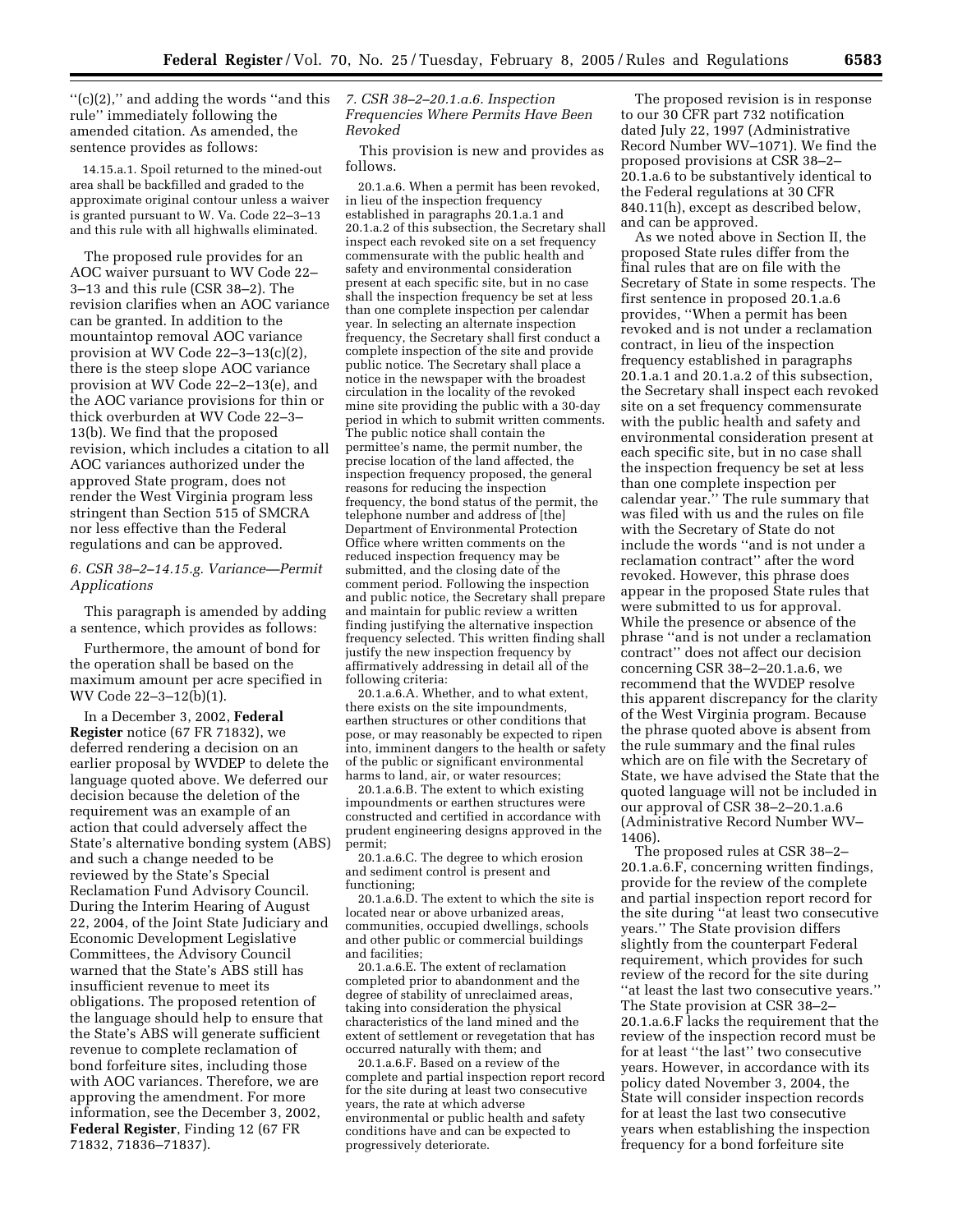(Administrative Record Number WV– 1409).

The proposed rule does not include counterparts to the Federal regulations at 30 CFR 840.11(g)(1) and (g)(3). Subdivision (g) provides that ''abandoned site'' means a surface coal mining and reclamation operation for which the regulatory authority has found in writing that, at (g)(1), all surface and underground coal mining and reclamation activities at the site have ceased. Subdivision (g)(3) requires the regulatory authority to take appropriate measures to preclude a permittee, and owners and controllers of the permittee, with a revoked permit from receiving future permits, and to initiate alternative enforcement action to ensure abatement of existing violations at bond forfeiture sites. The State's approved program authorizes WVDEP to take such action, but the proposed State rules do not specifically require it. However, the WVDEP's policy dated November 3, 2004, addresses these concerns and provides the following:

In addition to the written requirements in CSR 38–2–29.1.a.6 when reducing inspection frequency at bond forfeiture sites not under reclamation contract, the following shall apply:

- \* \* \* \* \*
- —The agency will make a written finding that all surface and underground coal mining and reclamation activities at the site have ceased;
- —The agency will make a written finding that we are taking appropriate measures to preclude the permittee and operator, and owners and controllers of the permittee and operator, with a revoked permit, from receiving future permits while violations continue at the site; and
- —Make a written finding that an enforcement action pursuant to West Virginia Code 22–  $3-17(g)$ , (h) or (j) is being initiated to ensure abatement of existing violations or that there will not be a reoccurrence of violations at the bond forfeiture site, except where after evaluating the circumstances it concludes that further enforcement offers little or no likelihood of successfully compelling abatement or recovering any reclamation costs.

Unlike the Federal rules, West Virginia's proposed rules and policy do not provide for reduced inspection frequency at abandoned sites. West Virginia does not reference its show cause procedures at WV Code 22–3– 17(b) in its policy, because sites with revoked permits have already been subjected to the State's show cause process. In addition, abandoned sites for which the permits have not been revoked will still be inspected in accordance with CSR 38–2–20.1.a.1 and 38–2–20.1.a.2.

Therefore, we find that the State's proposed inspection frequency requirements, together with the implementation of the policy as described above, are no less effective than the Federal requirements at 30 CFR 840.11(g) and (h) and can be approved. Furthermore, the proposed revision and the policy mentioned above satisfy this issue as described in our 30 CFR part 732 notification dated July 22, 1997.

## *8. CSR 38–2–22.5.a. Coal Refuse Performance Standards—Controlled Placement*

This provision is amended in the second sentence by adding the words "hauled or conveyed and" immediately following the words ''mine refuse shall be.'' As amended, the sentence provides that coal mine refuse shall be hauled or conveyed and placed in a controlled manner to comply with the performance standards at CSR 38–2–22.5.a.1. through 22.5.a.5. We find that by adding the words ''hauled or conveyed,'' CSR 38– 2–22.5.a is substantively identical to the Federal regulations at 30 CFR 816/ 817.81(a) and, therefore, the amendment can be approved. We note that this change is in response to and satisfies an item in OSM's 30 CFR part 732 notification to the State of July 22, 1997 (Administrative Record Number WV– 1071).

*9. CSR 38–2–23. Special Authorization for Coal Extraction as an Incidental Part of Development of Land for Commercial, Residential, Industrial, or Civic Use* 

This section is deleted in its entirety. The remaining sections are renumbered accordingly. This provision allowed special authorizations for coal extraction as an incidental part of the development of land for commercial, residential, industrial, or civic use. The deletion of this section by the State is in response to our disapproval of Section 23 at 30 CFR 948.12(a)(4) as discussed in the May 5, 2000, and March 4, 2003, **Federal Register** notices and as required by the required program amendment codified in the Federal regulations at 30 CFR 948.16(oooo) (65 FR 26133 and 68 FR 10719, respectively). The deletion of the requirements at Section 23 renders the State's rules no less effective than the Federal regulations and can be approved. This approval resolves the required program amendment at 30 CFR 948.16(oooo), which can be removed.

## *10. CSR 38–2–24. Exemption for Coal Extraction Incidental to Extraction of Other Minerals*

This section is new and provides as follows:

CSR 38–2–24 Exemption for Coal Extraction Incidental to Extraction of Other Minerals.

24.1. Exemption determination. The term other minerals as used in this section means any commercially valuable substance mined for its mineral value, excluding coal, topsoil, waste and fill material. No later than 90 days after [the] filing of an administratively complete request for exemption, the Secretary shall make a written determination whether, and under what conditions, the persons claiming the exemption are exempt under this section, and shall notify the person making the request and persons submitting comments on the application of the determination and the basis for the determination. The determination of exemption shall be based upon information contained in the request and any other information available to the regulatory authority at that time. If the Secretary fails to provide a determination as specified in this section, an applicant who has not begun extraction may commence pending a determination unless the Secretary issues an interim finding, together with reasons, therefore, that the applicant may not begin coal extraction. Any person adversely affected by a determination of the Secretary pursuant to this section may file an appeal only in accordance with the provisions of article one, chapter twenty-two-b of this code, within thirty days after receipt of the determination. The filing of an appeal does not suspend the effect of the determination.

24.2. Contents of request for exemption. A request for exemption shall be made part of a quarrying application and shall include at a minimum:

24.2.a. The names and business address of the requestor to include a street address or route number;

24.2.b. A list of the minerals to be extracted;

24.2.c. Estimates of annual production of coal and the other minerals over the anticipated life of the operation;

24.2.d. A reasonable estimate of the number of acres of coal that will be extracted;

24.2.e. Evidence of publication of a public notice for an application for exemption. The notice that an application for exemption has been filed with the Secretary shall be published in a newspaper of general circulation in the county in which the operation is located and shall be published once and provide a thirty day comment period. The public notice must contain at a minimum:

24.2.e.1. The quarrying number identifying the operation;

24.2.e.2. A clear and accurate location map of a scale and detail found in the West Virginia General Highway Map. The map size will be at a minimum four inches  $(4'') \times$  four inches (4″). Longitude and latitude lines and north arrow will be indicated on the map and such lines will cross at or near the center of the quarrying operation;

24.2.e.3. The names and business address of the requestor to include a street address or route number;

24.2.e.4. A narrative description clearly describing the location of the quarrying operation;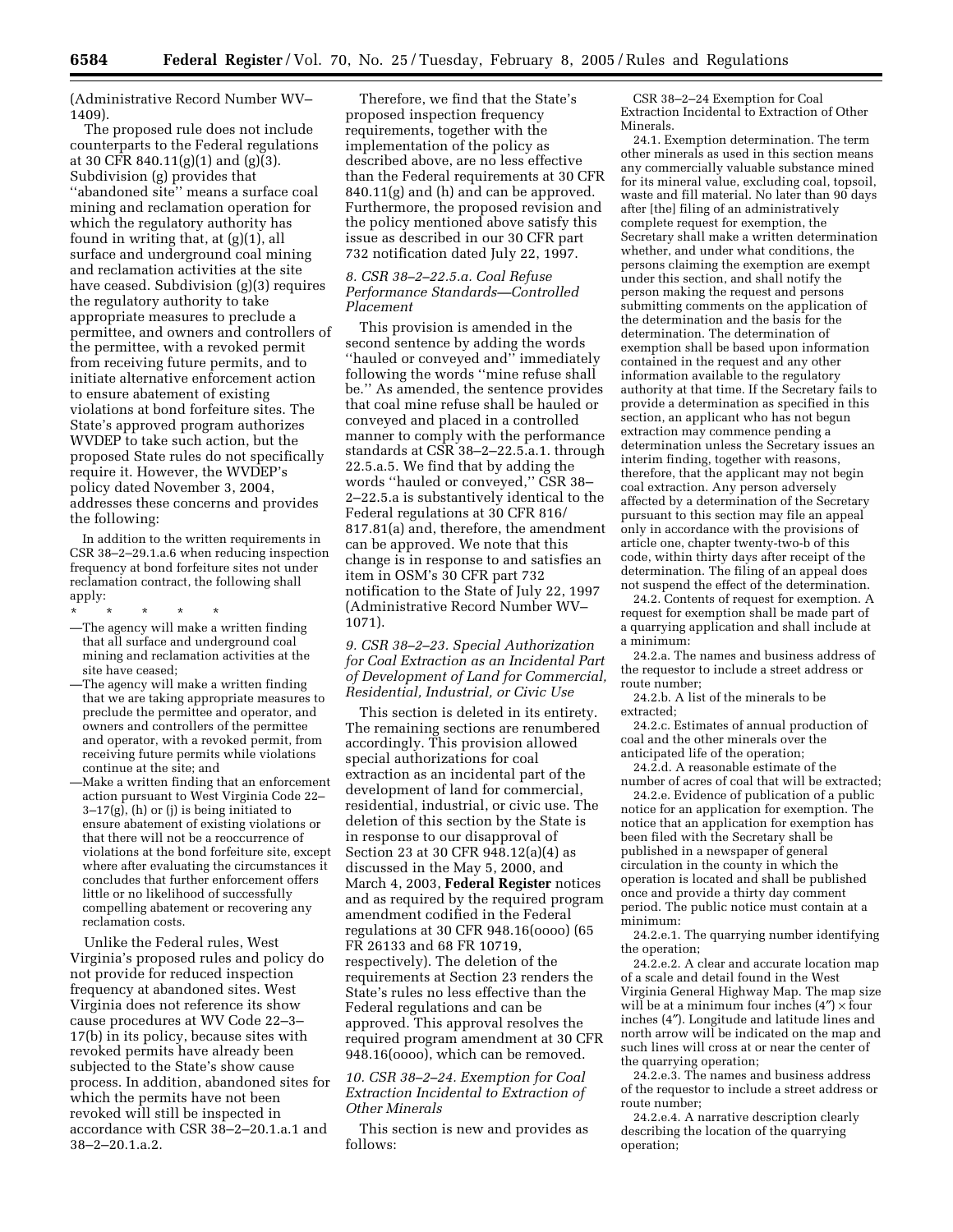24.2.e.5. The name and address of the Department of Environmental Protection Office where written comments on the request may be submitted;

24.2.f. Geologic cross sections, maps or plans of the quarrying operation determine the following information:

24.2.f.1. The locations (latitude and longitude) and elevations of all bore holes;

24.2.f.2. The nature and depth of the various strata or overburden including geologic formation names and/or geologic members;

24.2.f.3. The nature and thickness of any coal or other mineral to be extracted;

24.2.g. A map of appropriate scale which clearly identifies the coal extraction area versus quarrying area;

24.2.h. A general description of coal extraction and quarrying activities for the operation;

24.2.i. Estimated annual revenues to be derived from bona fide sales of coal and other minerals to be extracted;

24.2.j. If coal or the other minerals are to be used rather than sold, estimated annual fair market values at the time of projected use of the coal and other minerals to be extracted;

24.2.k. The basis for all annual production, revenue, and fair market value estimates;

24.2.l. A summary of sale commitments and agreements, if any, that the applicant has received for future delivery of other minerals to be extracted from the mining area, or a description of potential markets for the other minerals;

24.2.m. If the other minerals are to be commercially used by the applicant, a description specifying the use; and

24.2.n. Any other information pertinent to the qualification of the operation as exempt.

24.3. Requirements for exemption.

24.3.a. Activities are exempt from the requirements of the Act [the West Virginia Surface Coal Mining and Reclamation Act] if all of the following are satisfied:

24.3.a.1. The production of coal extracted from the mining area determined annually as described in this paragraph does not exceed 162⁄3 percent of the total annual production of coal and other minerals removed during such period for purposes of bona fide sale or reasonable commercial use.

24.3.a.2. Coal is extracted from a geological stratum lying above or immediately below the deepest stratum from which other minerals are extracted for purposes of bona fide sale or reasonable commercial use.

24.3.a.3. The revenue derived from the coal extracted from the mining area, determined annually does not exceed fifty (50) percent of the total revenue derived from the coal and other minerals removed for purposes of bona fide sale or reasonable commercial use. If the coal extracted or the minerals removed are used by the operator or transferred to a related entity for use instead of being sold in a bona fide sale, then the fair market value of the coal or other minerals shall be calculated at the time of use or transfer and shall be considered rather than revenue.

24.3.b. Persons seeking or that have obtained an exemption from the requirements of the Act [West Virginia Surface Coal Mining and Reclamation Act] shall comply with the following:

24.3.b.1. Each other mineral upon which an exemption under this section is based must be a commercially valuable mineral for which a market exists or which is quarried in bona fide anticipation that a market will exist for the mineral in the reasonably foreseeable future, not to exceed twelve months. A legally binding agreement for the future sale of other minerals is sufficient to demonstrate the above standard.

24.3.b.2. If either coal or other minerals are transferred or sold by the operator to a related entity for its use or sale, the transaction must be made for legitimate business purposes.

24.4. Conditions of exemption.

A person conducting activities covered by this part shall:

24.4.a. Maintain on site the information necessary to verify the exemption including, but not limited to, commercial use and sales information, extraction tonnages, and a copy of the exemption application and the Department's exemption approval;

24.4.b. Notify the Department of Environmental Protection upon the completion or permanent cessation of all coal extraction activities.

24.5. Stockpiling of minerals.

24.5.a. Coal extracted and stockpiled may be excluded from the calculation of annual production until the time of its sale, transfer to a related entity or use:

24.5.a.1. Up to an amount equaling a 12 month supply of the coal required for future sale, transfer or use as calculated based upon the average annual sales, transfer and use from the mining area over the two preceding years; or

24.5.a.2. For a mining area where coal has been extracted for a period of less than two years, up to an amount that would represent a 12 month supply of the coal required for future sales, transfer or use as calculated based on the average amount of coal sold, transferred or used each month.

24.5.b. The Department of Environmental Protection shall disallow all or part of an operator's tonnages of stockpiled other minerals for purposes of meeting the requirements of this part if the operator fails to maintain adequate and verifiable records of the mining area of origin, the disposition of stockpiles or if the disposition of the stockpiles indicates the lack of commercial use or market for the minerals.

The Department of Environmental Protection may only allow an operator to utilize tonnages of stockpiled other minerals for purposes of meeting the requirements of this part if:

24.5.b.1. The stockpiling is necessary to meet market conditions or is consistent with generally accepted industry practices; and

24.5.b.2. Except as provided in 24.5.b.3. of this section, the stockpiled other minerals do not exceed a 12 month supply of the mineral required for future sales as approved by the regulatory authority on the basis of the exemption application.

24.5.b.3. The Department of Environmental Protection may allow an operator to utilize tonnages of stockpiled other minerals beyond the 12 month limit established in 24.5.b.2. of this section if the operator can demonstrate to the Department of Environmental

Protection's satisfaction that the additional tonnage is required to meet future business obligations of the operator, such as may be demonstrated by a legally binding agreement for future delivery of the minerals.

24.5.b.4. The Department of Environmental Protection may periodically revise the other mineral stockpile tonnage limits in accordance with the criteria established by 24.5.b.2. and 3. of this section based on additional information available to the Department of Environmental Protection.

24.6. Revocation and enforcement. 24.6.a. The Department of Environmental Protection shall conduct an annual compliance review of the operation

requesting exemption. 24.6.b. If the Department of Environmental

Protection has reason to believe that a specific operation was not exempt at the end of the previous reporting period, is not exempt, or will be unable to satisfy the exemption criteria at the end of the current reporting period, the Department of Environmental Protection shall notify the operator that the exemption may be revoked and the reason(s) therefore. The exemption will be revoked unless the operator demonstrates to the Department of Environmental Protection within 30 days that the operation in question should continue to be exempt.

24.6.c. If the Department of Environmental Protection finds that an operator has not demonstrated that activities conducted in the operation area qualify for the exemption, the Department of Environmental Protection shall revoke the exemption and immediately notify the operator and commenter(s). If a decision is made not to revoke an exemption, the Secretary shall immediately notify the operator and commenter(s).

24.6.d. Any adversely affected person by a determination of the Secretary pursuant to this section may file an appeal only in accordance with the provisions of WV § 22B– 1–1 *et seq.* of this code, within thirty days after receipt of the determination. The filing of an appeal does not suspend the effect of the determination.

24.6.e. Direct enforcement.

24.6.e.1. An operator mining in accordance with the terms of an approved exemption shall not be cited for violations of WV  $\S 22-$ 3 *et seq.* or [section] 38–2 *et seq.* that occurred prior to the revocation of the exemption. Provided, however, an operator who does not conduct activities in accordance with the terms of an approved exemption and knows or should have known that the activities are not in accordance with the approved exemption shall be subject to direct enforcement action for violations of WV [section] 22–3 *et seq.* or [section] 38–2 *et seq.* that occur during the period of the activities.

24.6.e.2. Upon revocation of an exemption or denial of an exemption application, an operator shall stop conducting surface coal mining operations until a permit is obtained, and shall comply with the reclamation standards of WV [section] 22–3 *et seq.* or [section] 38–2 *et seq.* with regard to conditions, areas, and activities existing at the time of revocation or denial. 24.7. Reporting requirements.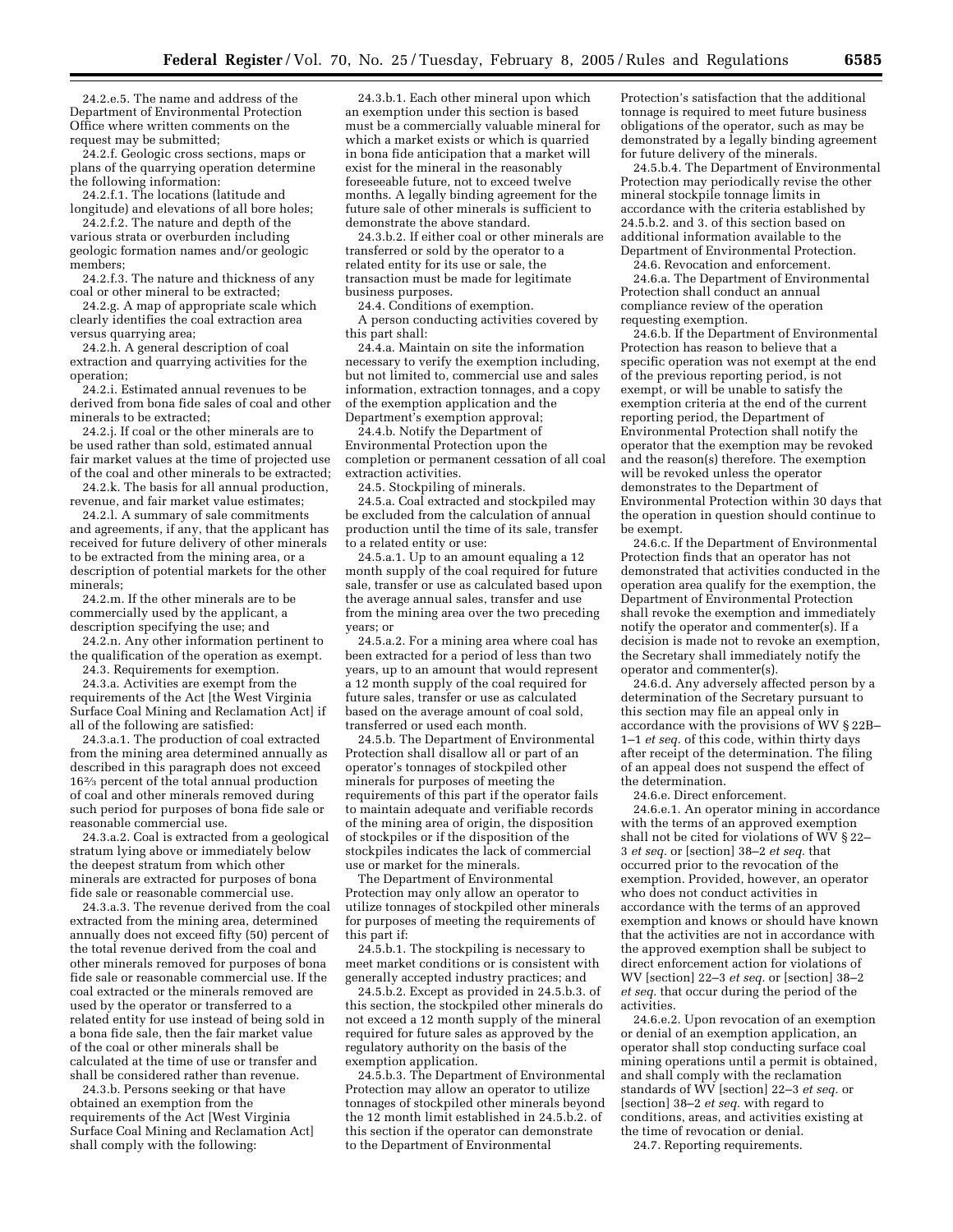24.7.a.1. Following approval by the Department of Environmental Protection of an exemption for an operation, the person receiving the exemption shall file a quarterly production report with the Department of Environmental Protection containing the information specified in 24.7.a.3. of this section.

24.7.a.2. The report shall be filed no later than 30 days after the end of each quarter.

24.7.a.3. The information in the report shall cover:

24.7.a.3.A. Quarterly production of coal and other minerals, and

24.7.a.3.B. The cumulative production of coal and other minerals.

24.7.a.3.C. The number of tons of coal stockpiled;

24.7.a.3.D. The number of tons of other minerals stockpiled by the operator.

24.7.b.1. Following approval by the Department of Environmental Protection of an exemption for an operation, the person receiving the exemption shall file an annual production report with the Department of Environmental Protection containing the information specified in 24.7.b.3.of this section.

24.7.b.2. The report shall be filed no later than 30 days after the end of each calendar year.

24.7.b.3. The information in the report shall include:

24.7.b.3.a. The number of tons of extracted coal sold in bona fide sales and the total revenue derived from these sales;

24.7.b.3.b. The number of tons of coal extracted and used or transferred by the operator or related entity and the estimated total fair market value of this coal;

24.7.b.3.c. The number of tons of coal stockpiled;

24.7.b.3.d. The number of tons of other commercially valuable minerals extracted and sold in bona fide sales and total revenue derived from these sales;

24.7.b.3.e. The number of tons of other commercially valuable minerals extracted and used or transferred by the operator or related entity and the estimated total fair market value of these minerals;

24.7.b.3 .f. The number of tons of other commercially valuable minerals removed and stockpiled by the operator;

24.7.b.3.g. The annual production of coal and other minerals and the annual revenue derived from coal and other minerals; and 24.7.b.3.h. The annual production of coal and other minerals and the annual revenue derived from coal and other minerals during the preceding year.

24.8. Public Availability of Information.

24.8.1. Except as provided in 24.8.2, all information submitted to the Secretary shall be made immediately available for public inspection and copying at the office with jurisdiction over coal mining in the locality of the subject exempt operation, until at least three (3) years after expiration of the period during which the subject mining area is active.

24.8.2 The Secretary may keep information submitted to the Secretary confidential if the person submitting it requests in writing, at the time of submission, that it be kept confidential and if the information concerns

trade secrets or is privileged commercial or financial information of the persons intending to conduct operations under this rule.

24.8.3. Information requested to be held as confidential under subsection 24.8.2 shall not be made publicly available until after notice and opportunity to be heard is afforded persons both seeking and opposing disclosure of the information.

24.9. Right of Inspection and Entry.

24.9.1 Authorized representatives of the Secretary and the Secretary of the U.S. Department of the Interior shall have the right to conduct inspections of operations claiming exemption.

24.9.2. Each authorized representative of the Secretary and the Secretary of the U.S. Department of the Interior conducting an inspection under this rule shall:

24.9.2.a. Have a right of entry to, upon, and through any mining and reclamation operations without advance notice or a search warrant, upon presentation of appropriate credentials;

24.9.2.b. At reasonable times and without delay, have access to and copy any records relevant to the exemption; and

24.9.2.c. Have a right to gather physical and photographic evidence to document conditions, practices, or violations at a site.

24.9.3. No search warrant shall be required with respect to any activity under 24.9.1 and 24.9.2., except that a search warrant may be required for entry into a building.

The proposed revisions are in response to our 30 CFR part 732 notification dated March 6, 1990 (Administrative Record Number WV– 834). Except as noted below, we find that the proposed amendments at CSR 38–2–24, concerning an exemption for coal extraction incidental to extraction of other minerals, are substantively identical to the counterpart Federal regulations at 30 CFR part 702 and can be approved.

CSR 38–2–24.2.c. The State provides that a request for an exemption shall be made part of a quarrying application and shall at a minimum include ''[e]stimates of annual production of coal and the other minerals over the anticipated life of the operation.'' The counterpart Federal regulations at 30 CFR 702.12(c) provide that, at a minimum, an application shall include estimates of annual production of coal and the other minerals within ''each mining area'' over the anticipated life of the mining operation. The proposed State provision lacks a counterpart to the Federal phrase ''each mining area.''

The Federal regulations at 30 CFR 702.5(d) define mining area to mean an individual excavation site or pit from which coal, other minerals and overburden are removed. The intended purpose of the term ''mining area'' is discussed in the December 20, 1989, **Federal Register** notice in which the Federal regulations at 30 CFR part 702

were announced (54 FR 52092, 52096). In that notice, OSM stated that the primary purpose for the definition of mining area being limited to an individual excavation site or pit is to preclude an operator from averaging mineral tonnages from different locations to gain an unwarranted exemption from the Act. The definition also prohibits an operator from claiming an exemption by combining production from distinct noncoal and coal operations. Each excavation site or pit must individually qualify for the exemption in accordance with the requirements for exemption under 30 CFR 702.14. OSM further stated that it recognizes that a single excavation site or pit may, depending on its size, include a number of individual excavation activities. In this context OSM considers a mining area to include the excavation activities occurring within a single excavation site or pit.

It is our understanding that quarries within West Virginia can be typically characterized as single excavations that may, depending on their size, include a number of individual excavation activities. For this reason, we find that proposed CSR 38–2–24.2.c does not render the West Virginia program less effective than the Federal regulations at 30 CFR 702.5(d) and can be approved. Our approval of this provision is based upon that understanding. If the State fails to implement this provision in a manner consistent with our understanding described above, OSM may require the State to amend the West Virginia program to require that an application shall include estimates of annual production of coal and the other minerals within ''each mining area'' over the anticipated life of the mining operation.

*CSR 38–2–24.2.d and 38–2–24.2.g.* The Federal regulations at 30 CFR 702.12(h) provide that an application for an exemption shall include, at a minimum, an estimate to the nearest acre of the number of acres that will compose the mining area over the anticipated life of the mining operation. While the proposed rules at CSR 38–2– 24 do not contain a specific counterpart to this Federal requirement, acreage identification information is indirectly provided by two State requirements. Proposed CSR 38–2–24.2.d provides that a request for an exemption shall include, at a minimum, a reasonable estimate of the number of acres of coal that will be mined. In addition, proposed CSR 38–2–24.2.g provides that a request for an exemption shall include at a minimum a map of appropriate scale which clearly identifies the coal extraction area versus the quarrying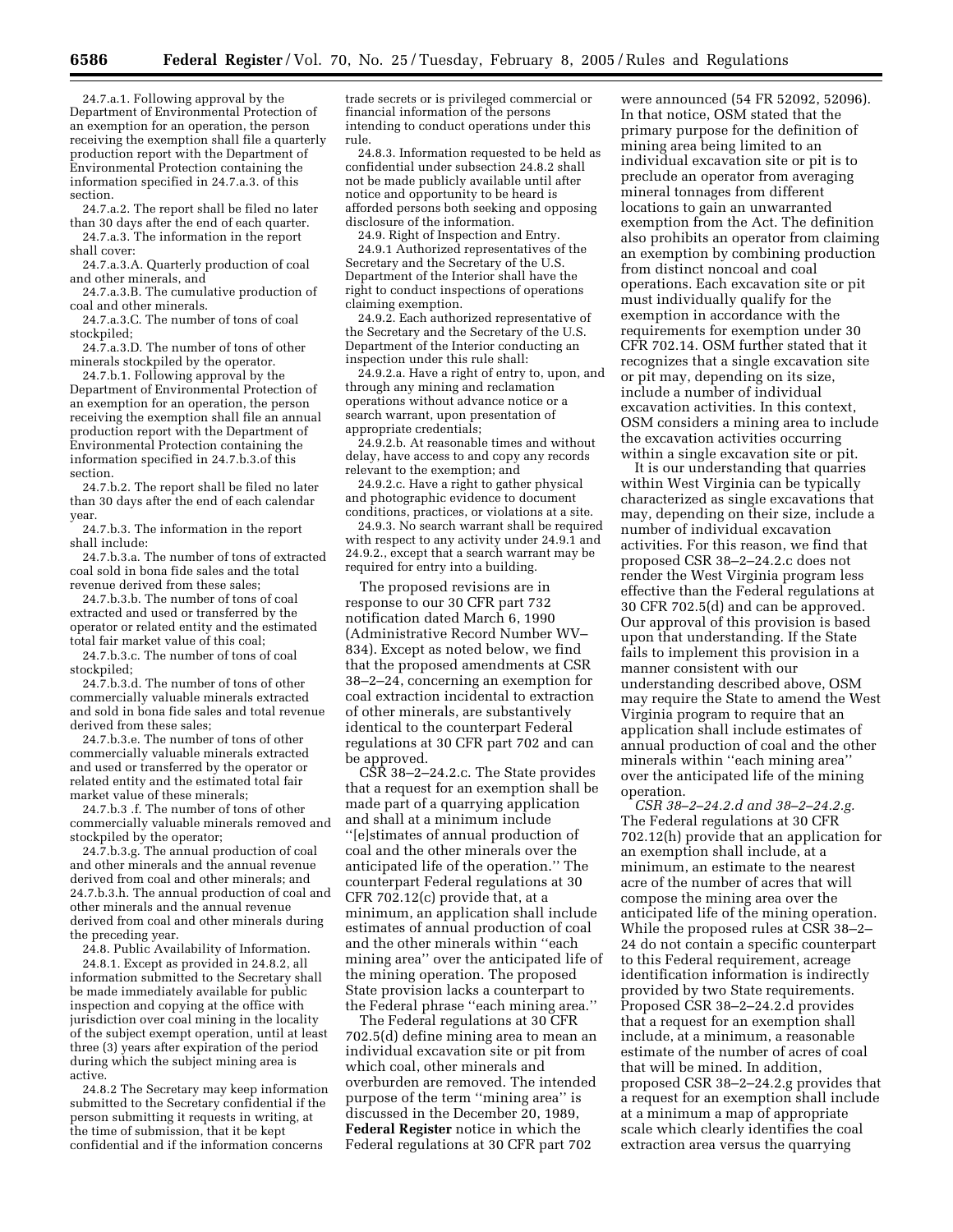area. We find that the information provided by an applicant for an exemption under proposed CSR 38–2– 24.2.d and CSR 38–2–24.2.g renders the proposed amendments no less effective than the Federal regulations at 30 CFR 702.12(h).

*CSR 38–2–24.2.e.4.* This proposed provision provides that the newspaper notice published to inform the public of the application for an exemption must contain a narrative description clearly describing the location of the quarrying operation. This requirement is substantively identical to the counterpart Federal provision at 30 CFR 702.12(i), except that the State provision does not provide for a description of the proposed operation as does 30 CFR 702.12(i). We find that this omission does not render the State provision less effective because that information is available to the public via the quarry identification number that is required by proposed CSR 38–2–24.2.e.1. Under the proposed State rules, only quarries are eligible to obtain an exemption under CSR 38–2–24, and the descriptive information about those quarries is available to the public via the quarry number and the narrative describing the location of such operations. Therefore, we find that the lack of a specific State counterpart to 30 CFR 702.12(i) concerning a description of the proposed operation does not render the provision less effective than 30 CFR 702.12(i).

*CSR 38–2–24.2.f.2.* The Federal regulations at 30 CFR 702.12(j) provide that an application for an exemption shall include, at a minimum, the relative position and thickness of any material not classified as ''other minerals'' that will also be extracted during the conduct of mining activities. There is no specific State counterpart to this Federal provision. However, the information concerning ''other materials'' not classified as ''other minerals'' that will also be extracted during the mining activities is required by the provision at CSR 38–2–24.2.f.2. The State provision provides that an application for an exemption shall include at a minimum the nature and depth of the various strata or overburden including geologic formation names and/or geologic members. This information would include, therefore, the identification of the relative position and thickness of the coal, ''other minerals'' to be mined and the ''other materials'' not classified as ''other minerals'' that will also be extracted during the mining process. Therefore, we find that proposed CSR 38–2–24.2.f.2 renders the West Virginia

program no less effective than the Federal regulations at 30 CFR 702.12(j).

*CSR 38–2–24.6.c.* We note that proposed CSR 38–2–24.6.c, concerning notification of the operator and commenter(s) of the WVDEP's determination to revoke or not revoke an exemption, uses the term ''commenter(s)'' whereas the counterpart Federal provision at 30 CFR 702.17(c)(1) uses the term ''intervenors.'' Under the West Virginia program, ''commenter(s)'' have the same rights as ''intervenors.'' Therefore, we find that the term ''commenter(s)'' at proposed CSR 38–2–24.6.c does not render that provision less effective than the Federal regulations at 30 CFR 702.17(c)(1).

*CSR 38–2–24.7.a and 38–2–24.7.b.* The proposed provisions at CSR 38–2– 24 lack counterparts to the Federal definitions of ''cumulative measurement period'' at 30 CFR 702.5(a), ''cumulative production'' at 30 CFR 702.5(b), and ''cumulative revenue'' at 30 CFR 702.5(c). The Federal term ''cumulative measurement period'' means the period of time over which both cumulative production and cumulative revenue are measured. The Federal definition also provides criteria to determine the beginning of the cumulative measurement period, and for determining the date of annual reporting. West Virginia does not propose to use ''cumulative measurement period,'' ''cumulative production'' or ''cumulative revenue'' to determine eligibility for the exemption.

Under the proposed rules at CSR 38– 2–24.7.a and 24.7.b, West Virginia is adopting quarterly reporting of certain information and annual reporting at the end of each calendar year, respectively. All of the data required to be reported under the Federal regulations at 30 CFR part 702 are required by the proposed State provisions, except the reporting of ''cumulative production'' and ''cumulative revenue'' throughout the ''cumulative measurement period.''

Under the Federal definition of ''cumulative measurement period'' at 30 CFR 702.5(a), both production and revenue data would be recorded from the beginning of the ''cumulative measurement period'' to the present. These cumulative data would be used to determine eligibility for initial approval of the exemption and for continued approval of the exemption. OSM explained the purpose of the ''cumulative measurement period'' in the preamble to the **Federal Register** notice in which OSM approved the regulations at 30 CFR part 702. OSM stated that production rates of coal and other minerals are usually not

consistent over the life of the mining operation. In some years, a relatively large amount of coal may be produced; in other years, coal production may be small or nonexistent. ''To avoid making such operations become subject to and not subject to the jurisdiction of the Act, as may occur under the 12 consecutive month test, \* \* \* OSM is adopting a rule that measures production, adjusted for legitimate stockpiling, and revenue on a cumulative basis'' (December 20, 1989; 54 FR 52092, 52095–6). West Virginia is proposing not to adopt the ''cumulative measurement period'' standard but, rather, will assess initial and continued eligibility for this exemption using data on an annual basis.

West Virginia has chosen not to adopt the ''cumulative measurement period'' and therefore does not allow for the possibility of such operations becoming subject to and not subject to the jurisdiction of the Act, as may occur if data are assessed only on an annual basis. We find that while the State's decision not to use the ''cumulative measurement period'' eliminates the flexibility afforded by the Federal cumulative measurement provisions, that decision does not eliminate the assurance that the tonnage or revenue derived from coal mined under an exemption in West Virginia will not exceed 162⁄3 percent of the total coal and other minerals mined as required by the Federal provisions. Furthermore, as provided by 24.7.a.2 and 24.7.b.2, a person receiving the exemption shall file a quarterly production report with the WVDEP no later than 30 days after the end of each quarter and an annual production report within 30 days after the end of each ''calendar'' year, respectively.

As we noted above in Section II, the proposed rules differ from the final rules that are on file with the Secretary of State in some respects. The word ''calendar'' has been deleted at 24.7.b.2 as shown above in the rules that are on file with the Secretary of State. Nevertheless, we find this omission to be non-substantive, and the intent of this provision remains substantially the same. Therefore, we find that CSR 38– 2–24 is no less effective than the Federal regulations at 30 CFR part 702 and can be approved. We should note that the implementation of the proposed provisions at CSR 38–2–24 will require the WVDEP to conduct various financial accounting and auditing activities to assess initial and continued eligibility of operations under this exemption. OSM is available to assist the WVDEP by providing training in the monitoring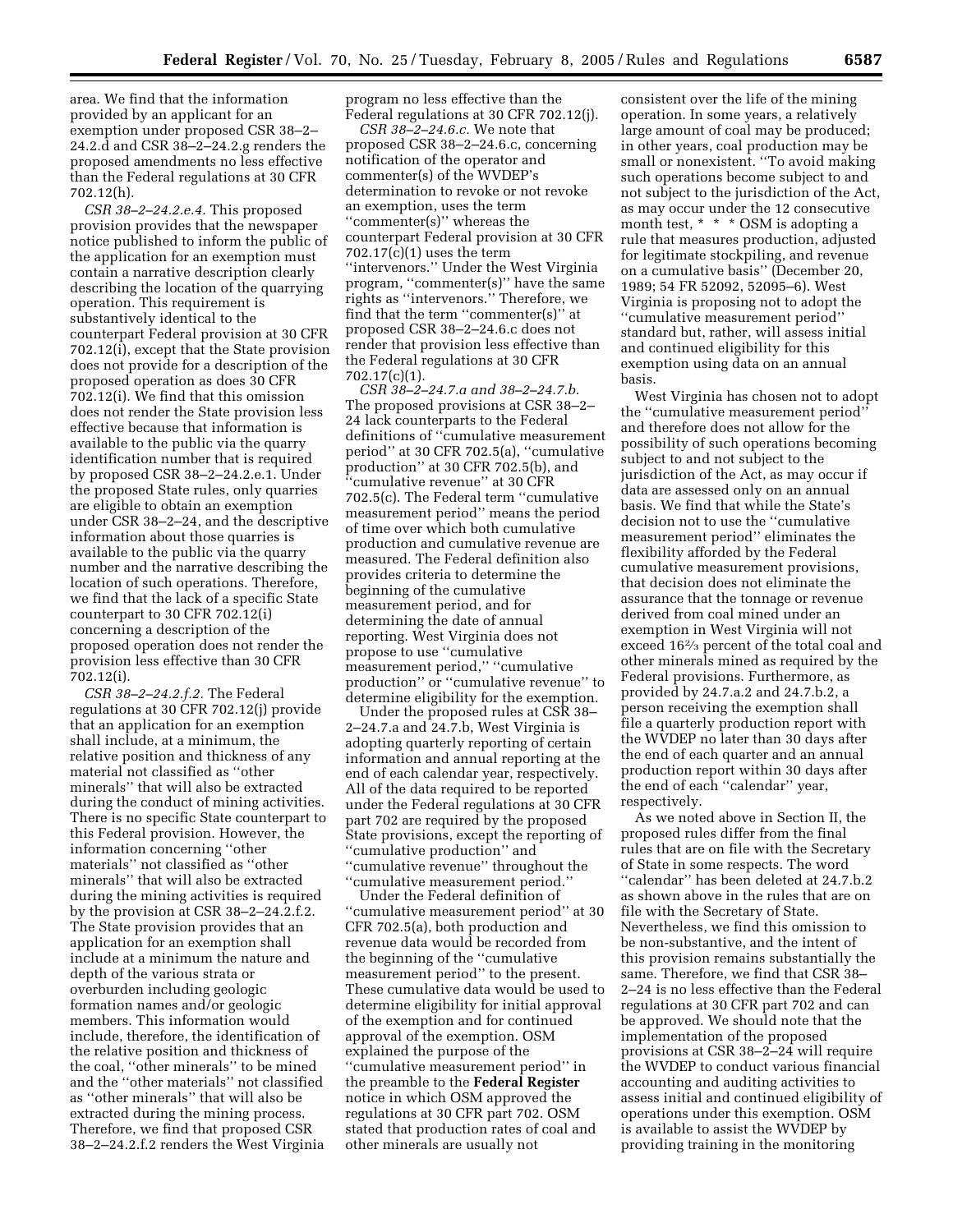and auditing of these kinds of operations.

# **Federal Provisions at 30 CFR Part 702 With No Direct State Counterparts**

The State amendments at CSR 38–2– 24 concerning exemption for coal extraction incidental to extraction of other minerals do not contain counterparts to all the Federal provisions at 30 CFR part 702. Each instance in which the State lacks a specific Federal counterpart is discussed below.

CSR 38–2–24 has no counterpart to the Federal regulations at 30 CFR 702.12(o) concerning operations having extracted coal or other minerals prior to filing an application for an exemption. It is our understanding that West Virginia does not currently authorize coal removal for quarry operations. In addition, under the proposed amendments, quarry operations must obtain an exemption prior to the removal of coal. Therefore, we find that the lack of a counterpart to 30 CFR 702.12(o) does not render the West Virginia program less effective than the Federal regulations at 30 CFR part 702.

CSR 38–2–24 has no counterpart to the Federal regulations at 30 CFR 702.15(c) concerning conducting operations in accordance with the approved application or when authorized to extract coal under 30 CFR 702.11(b) or 702.11(e)(3) prior to submittal or approval of an exemption application in accordance with the provisions at CSR 38–2–24. We find that the lack of a counterpart to 30 CFR 702.15(c) does not render the proposed rules less effective than the Federal regulations for the following reasons. The Federal regulations at 30 CFR 702.11(b) concern existing operations that have commenced coal extraction prior to the effective date of the proposed State regulations. It is our understanding that West Virginia does not currently authorize coal removal for quarry operations, and under the proposed amendments, quarry operations must obtain an exemption prior to the removal of coal. Therefore, the West Virginia program does not need a counterpart to the Federal regulations at 30 CFR 702.11(b).

The Federal regulations at 30 CFR 702.11(e)(3) concern coal removal by an applicant if the regulatory authority fails to provide the applicant with a determination within the time specified, unless the regulatory authority issues an interim finding that the applicant may not begin coal extraction. The State's counterpart to 30 CFR 702.11(e)(3) providing for an interim finding is at

CSR 38–2–24.1, and is no less effective than 30 CFR 702.11(e)(3).

As we noted above, the State lacks a counterpart to the specific requirement at 30 CFR 702.15(c), which provides that a person conducting activities under an exemption shall conduct operations in accordance with the approved application. Although CSR 38–2–24 does not contain this specific provision, we believe that it is only logical that the proposed State rules implicitly require that an operator who has applied for and received an exemption under the proposed rules at CSR 38–2–24 or has applied for an exemption and more than 90 days has passed under CSR 38–2–24.1, shall conduct operations in accordance with the approved or pending application. It is also our understanding that under the proposed rules at CSR 38–2–24 an operator conducting activities to be covered by an exemption under that section will conduct such operations in accordance with CSR 38–2–24. Our finding that CSR 38–2–24 is not rendered less effective than the Federal regulations at 30 CFR part 702.15(c) is based upon our understandings discussed above. If, in future reviews, we should determine that West Virginia is implementing these provisions in a manner that is inconsistent with this finding, a further amendment may be required.

CSR 38–2–24 has no counterparts to the Federal definitions of ''annual production'' and ''annual revenue'' at 30 CFR 702.5(a) and (b), respectively. However, the proposed rules clearly require reporting starting with application approval, at the end of each calendar quarter pursuant to CSR 38–2– 24.7.a.1, and at the end of each calendar year pursuant to CSR 38–2–24.7.b.1. Therefore, data will be collected commencing at application approval, and it will be reported both on a quarterly and annual basis. It is our understanding that the State will have available all the data it needs to accurately determine whether an exemption shall be continued or revoked. Therefore, we find that CSR 38–2–24 is not rendered less effective than the Federal regulations due to not having explicit definitions of ''annual production'' and ''annual revenue.''

# **IV. Summary and Disposition of Comments**

# *Public Comments*

On May 12, 2004, we asked for public comments on the amendment (Administrative Record Number WV– 1396). One person responded on three occasions (Administrative Record

Numbers WV–1395, WV–1399 and WV– 1407).

The commenter criticized the 1872 Mining Law and stated that it desperately needs changing (Administrative Record Number WV– 1407). One of the primary purposes of this law is to promote mineral exploration and development on Federal lands in the western United States. The commenter stated that it is time that strong State regulations are put in place to stop the 1872 law from being allowed to harm people and the environment in this country today. In response, we note that coal mining operations in West Virginia, and all other States as well, are not regulated by the 1872 General Mining law per se, but are regulated under SMCRA, a Federal law that was passed in 1977. Under SMCRA, individual States are authorized to establish and implement their own surface coal mining and reclamation programs if those programs are deemed to be no less stringent than SMCRA and no less effective than the Federal regulations that implement SMCRA. West Virginia administers its own surface coal mining regulatory program that was approved by the Secretary of the Department of the Interior in 1981.

Under SMCRA, individual states with an approved surface coal mining regulatory program may amend their programs by sending to OSM copies of the State's proposed statutory and/or regulatory changes for review and approval by OSM. If OSM approves those amendments, they will become part of the approved State regulatory program. The amendments that we are approving in this notice today were submitted by the State, in accordance with applicable Federal regulations, for our approval prior to being added to the State's approved surface coal mining regulatory program. When we approve an amendment to a State's approved coal mining regulatory program, it is our judgment that the proposed amendments are no less stringent than SMCRA and no less effective than the counterpart Federal regulations at 30 CFR part 700 to end.

The commenter also stated that an environmental performance bond of at least \$25 million should be placed with the State before any work starts which guarantees environmental clean up (Administrative Record Number WV– 1399). We believe this comment may address the State's amendment to CSR 38–2–14.15.g, which increases the bond amount per acre for operations seeking a variance under CSR 38–2–14.15.g, to the maximum amount specified at W. Va. Code 22–3–12(b)(1) (\$5,000 per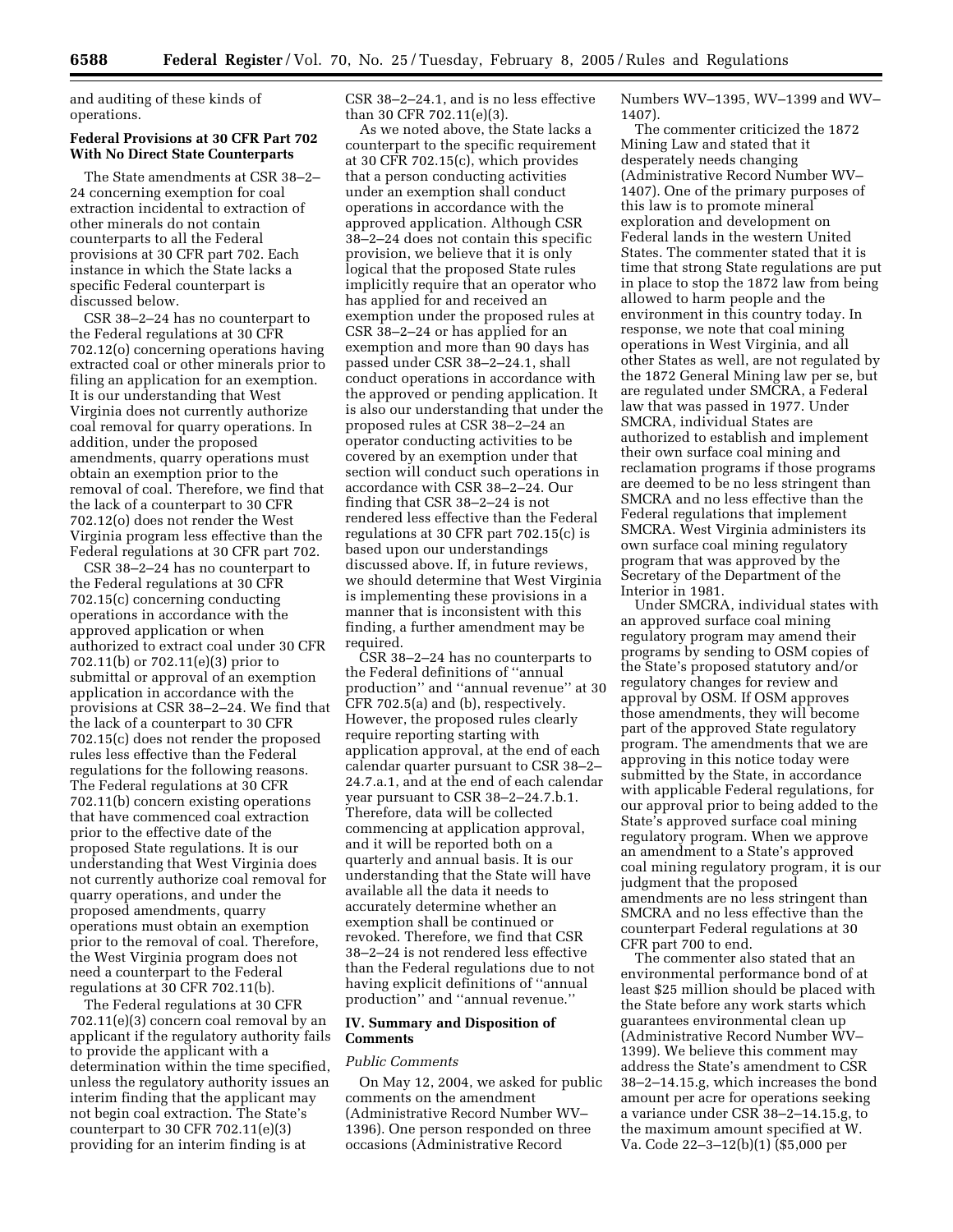acre). Under the Federal regulations at 30 CFR 800.14(b), the amount of a performance bond must be sufficient to assure the completion of the reclamation plan if the work has to be performed by the regulatory authority in the event of bond forfeiture, and in no case less than \$10 thousand for the entire area under one permit. Under the Federal regulations, therefore, the performance bond amount is not based upon a fixed bond amount, but rather it is based upon the acreage of the proposed permit and the estimated cost of completing the reclamation plan if the work has to be performed by the regulatory authority in the event of bond forfeiture. Under the State's proposed revision at CSR 38–2–14.15.g, whenever a variance is sought under CSR 38–2– 14.15.g, the site-specific bond amount per acre must be the maximum allowed under W. Va. Code 22–3–12(b)(1). This increase, while it may not result in a \$25 million total bond for any specific permit, will increase the bond monies available for reclamation on all permits requesting a variance under CSR 38–2– 14.15.g. As we stated above at Finding 6, this proposed requirement would also help assure that the State's alternative bonding system will generate sufficient revenue to complete reclamation of bond forfeiture sites, including those with AOC variances. Therefore, we are approving the proposed amendment to CSR 38–2–14.15.g.

The commenter provided several general statements disapproving of the way surface coal mining activities, including mountaintop removal mining operations, are being regulated within the State and by OSM (Administrative Record Numbers WV–1395, WV–1399, and WV–1407). The commenter stated a desire to protect trees, birds, wildlife and earth from mining, such as from flood damage and mountaintop removal mining, that the commenter stated is taking place today. The commenter stated that the postmining land must be left clean of toxins and residue. As we noted above, surface coal mining and reclamation activities in West Virginia are regulated under an approved State program that has been found to be no less stringent than SMCRA. The proposed State provisions at CSR 38–2– 7.6 concerning forest land postmining land use and CSR 38–2–7.7 concerning wildlife postmining land use were submitted by West Virginia to ensure that reclamation techniques and husbandry practices that promote productive forestlands and wildlife habitats are followed by surface coal mining operations within the State. We believe that these provisions, once

implemented, will do much to enhance reclaimed mine lands in West Virginia and to quell the commenter's concerns.

## *Federal Agency Comments*

Under 30 CFR 732.17(h)(11)(i) and section 503(b) of SMCRA, we requested comments on the amendment from various Federal agencies with an actual or potential interest in the West Virginia program (Administrative Record Number WV–1391). We received comments from the U.S. Department of Labor, Mine Safety and Health Administration (MSHA). On May 15, 2004, MSHA stated that it found no changes or issues that impact upon coal miners' health and safety (Administrative Record Number WV– 1398).

# *Environmental Protection Agency (EPA) Concurrence and Comments*

Under 30 CFR 732.17(h)(11)(ii), we are required to obtain written concurrence from EPA for those provisions of the program amendment that relate to air or water quality standards issued under the authority of the Clean Water Act (33 U.S.C. 1251 *et seq.*) or the Clean Air Act (42 U.S.C. 7401 *et seq.*).

By letter dated April 20, 2004, we requested comments and the concurrence from EPA on the State's program amendments (Administrative Record Number WV–1392). EPA responded by letter dated July 28, 2004, and stated that it had reviewed the revisions and determined that there are no apparent inconsistencies with the Clean Water Act or other statutes and regulations under the EPA's jurisdiction (Administrative Record Number WV– 1402).

#### **V. OSM's Decision**

Based on the above findings, we are approving, except as noted below, the program amendment West Virginia sent us on March 25, 2004. In addition, the required program amendment codified at 30 CFR 948.16(oooo) is satisfied and can be removed, and the disapproval set forth at 30 CFR 948.12(a)(4) has been resolved.

At CSR 38–2–7.6.e.1, we are not approving the word ''excessive.''

At CSR 38–2–7.7.e.1, we are not approving the word ''excessive.''

To implement this decision, we are amending the Federal regulations at 30 CFR part 948, which codify decisions concerning the West Virginia program. We find that good cause exists under 5 U.S.C. 553(d)(3) to make this final rule effective immediately. Section 503(a) of SMCRA requires that the State's program demonstrate that the State has

the capability of carrying out the provisions of the Act and meeting its purposes. Making this rule effective immediately will expedite that process. SMCRA requires consistency of State and Federal standards.

#### **VI. Procedural Determinations**

# *Executive Order 12630—Takings*

The provisions in the rule based on counterpart Federal regulations do not have takings implications. This determination is based on the analysis performed for the counterpart Federal regulations. The revisions made at the initiative of the State that do not have Federal counterparts have also been reviewed and a determination made that they do not have takings implications. This determination is based on the fact that the provisions are administrative and procedural in nature and are not expected to have a substantive effect on the regulated industry.

## *Executive Order 12866—Regulatory Planning and Review*

This rule is exempt from review by the Office of Management and Budget under Executive Order 12866.

# *Executive Order 12988—Civil Justice Reform*

The Department of the Interior has conducted the reviews required by section 3 of Executive Order 12988 and has determined that this rule meets the applicable standards of subsections (a) and (b) of that section. However, these standards are not applicable to the actual language of State regulatory programs and program amendments because each program is drafted and promulgated by a specific State, not by OSM. Under sections 503 and 505 of SMCRA (30 U.S.C. 1253 and 1255) and the Federal regulations at 30 CFR 730.11, 732.15, and 732.17(h)(10), decisions on proposed State regulatory programs and program amendments submitted by the States must be based solely on a determination of whether the submittal is consistent with SMCRA and its implementing Federal regulations and whether the other requirements of 30 CFR parts 730, 731, and 732 have been met.

#### *Executive Order 13132—Federalism*

This rule does not have Federalism implications. SMCRA delineates the roles of the Federal and State governments with regard to the regulation of surface coal mining and reclamation operations. One of the purposes of SMCRA is to ''establish a nationwide program to protect society and the environment from the adverse effects of surface coal mining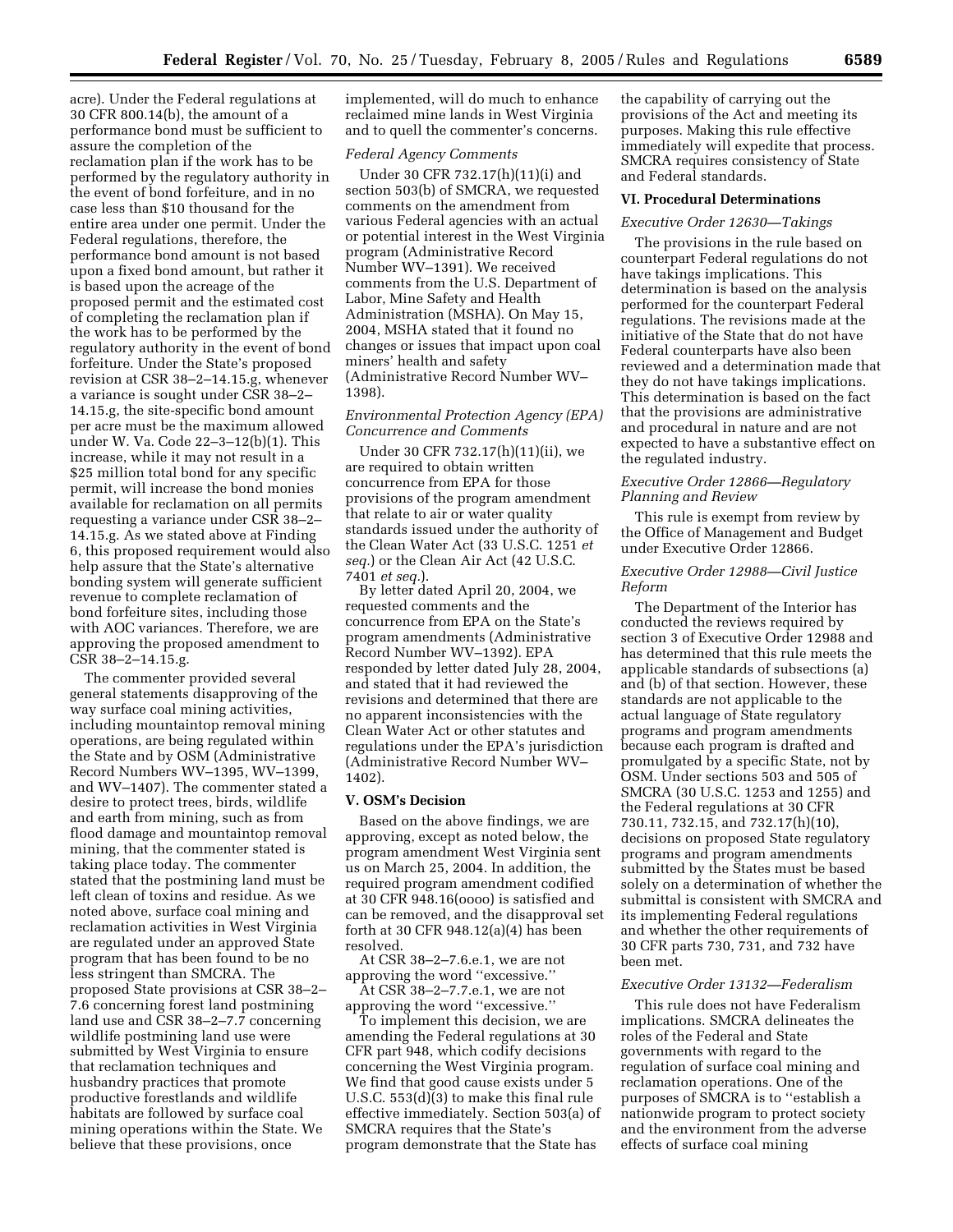operations.'' Section 503(a)(1) of SMCRA requires that State laws regulating surface coal mining and reclamation operations be ''in accordance with'' the requirements of SMCRA, and section 503(a)(7) requires that State programs contain rules and regulations ''consistent with'' regulations issued by the Secretary pursuant to SMCRA.

## *Executive Order 13175—Consultation and Coordination With Indian Tribal Governments*

In accordance with Executive Order 13175, we have evaluated the potential effects of this rule on Federallyrecognized Indian tribes and have determined that the rule does not have substantial direct effects on one or more Indian tribes, on the relationship between the Federal Government and Indian tribes, or on the distribution of power and responsibilities between the Federal Government and Indian tribes. The basis for this determination is our decision is on a State regulatory program and does not involve Federal regulations involving Indian lands.

# *Executive Order 13211—Regulations That Significantly Affect the Supply, Distribution, or Use of Energy*

On May 18, 2001, the President issued Executive Order 13211 which requires agencies to prepare a Statement of Energy Effects for a rule that is (1) considered significant under Executive Order 12866, and (2) likely to have a significant adverse effect on the supply, distribution, or use of energy. Because this rule is exempt from review under Executive Order 12866 and is not expected to have a significant adverse effect on the supply, distribution, or use of energy, a Statement of Energy Effects is not required.

# *National Environmental Policy Act*

This rule does not require an environmental impact statement because section 702(d) of SMCRA (30 U.S.C. 1292(d)) provides that agency decisions on proposed State regulatory program provisions do not constitute major Federal actions within the meaning of section 102(2)(C) of the National Environmental Policy Act (42 U.S.C. 4332(2)(C)).

#### *Paperwork Reduction Act*

This rule does not contain information collection requirements that require approval by OMB under the Paperwork Reduction Act (44 U.S.C. 3507 *et seq.*).

# *Regulatory Flexibility Act*

The Department of the Interior certifies that a portion of the provisions in this rule will not have a significant economic impact on a substantial number of small entities under the Regulatory Flexibility Act (5 U.S.C. 601 *et seq.*) because they are based upon counterpart Federal regulations for which an economic analysis was prepared and certification made that such regulations would not have a significant economic effect upon a substantial number of small entities. In making the determination as to whether this rule would have a significant economic impact, the Department relied upon the data and assumptions for the counterpart Federal regulations. The Department of the Interior also certifies that the provisions in this rule that are not based upon counterpart Federal regulations will not have a significant economic impact on a substantial number of small entities under the Regulatory Flexibility Act (5 U.S.C. 601 *et seq.*). This determination is based on the fact that the provisions are administrative and procedural in nature and are not expected to have a substantive effect on the regulated industry.

## *Small Business Regulatory Enforcement Fairness Act*

This rule is not a major rule under 5 U.S.C. 804(2), the Small Business Regulatory Enforcement Fairness Act. This rule: (a) Does not have an annual effect on the economy of \$100 million; (b) will not cause a major increase in costs or prices for consumers, individual industries, Federal, State, or local government agencies, or geographic regions; and (c) does not have significant adverse effects on competition, employment, investment, productivity, innovation, or the ability of U.S.-based enterprises to compete with foreign-based enterprises. This determination is based upon the fact that a portion of the State provisions are based upon counterpart Federal regulations for which an analysis was prepared and a determination made that the Federal regulation was not considered a major rule. For the portion of the State provisions that is not based upon counterpart Federal regulations, this determination is based upon the fact that the State provisions are administrative and procedural in nature and are not expected to have a substantive effect on the regulated industry.

# *Unfunded Mandates*

This rule will not impose an unfunded mandate on State, local, or tribal governments or the private sector of \$100 million or more in any given year. This determination is based upon the fact that a portion of the State submittal, which is the subject of this rule, is based upon counterpart Federal regulations for which an analysis was prepared and a determination made that the Federal regulation did not impose an unfunded mandate. For the portion of the State provisions that is not based upon counterpart Federal regulations, this determination is based upon the fact that the State provisions are administrative and procedural in nature and are not expected to have a substantive effect on the regulated industry.

#### **List of Subjects in 30 CFR Part 948**

Intergovernmental relations, Surface mining, Underground mining.

Dated: November 29, 2004.

#### **Brent Wahlquist,**

*Regional Director, Appalachian Regional Coordinating Center.*

■ For the reasons set out in the preamble, 30 CFR part 948 is amended as set forth below:

# **PART 948—WEST VIRGINIA**

■ 1. The authority citation for part 948 continues to read as follows:

**Authority:** 30 U.S.C. 1201 *et seq.*

■ 2. Section 948.12 is amended by adding new paragraph (h) to read as follows.

## **§ 948.12 State statutory, regulatory, and proposed program amendment provisions not approved.**

\* \* \* \* \*

(h) We are not approving the following provisions of the proposed program amendment that West Virginia submitted on March 25, 2004:

(1) At CSR 38–2–7.6.e.1, the word ''excessive.''

(2) At CSR 38–2–7.7.e.1, the word ''excessive.''

■ 3. Section 948.15 is amended by adding a new entry to the table in chronological order by ''Date of publication of final rule'' to read as follows:

**§ 948.15 Approval of West Virginia regulatory program amendments.** \* \* \* \* \*